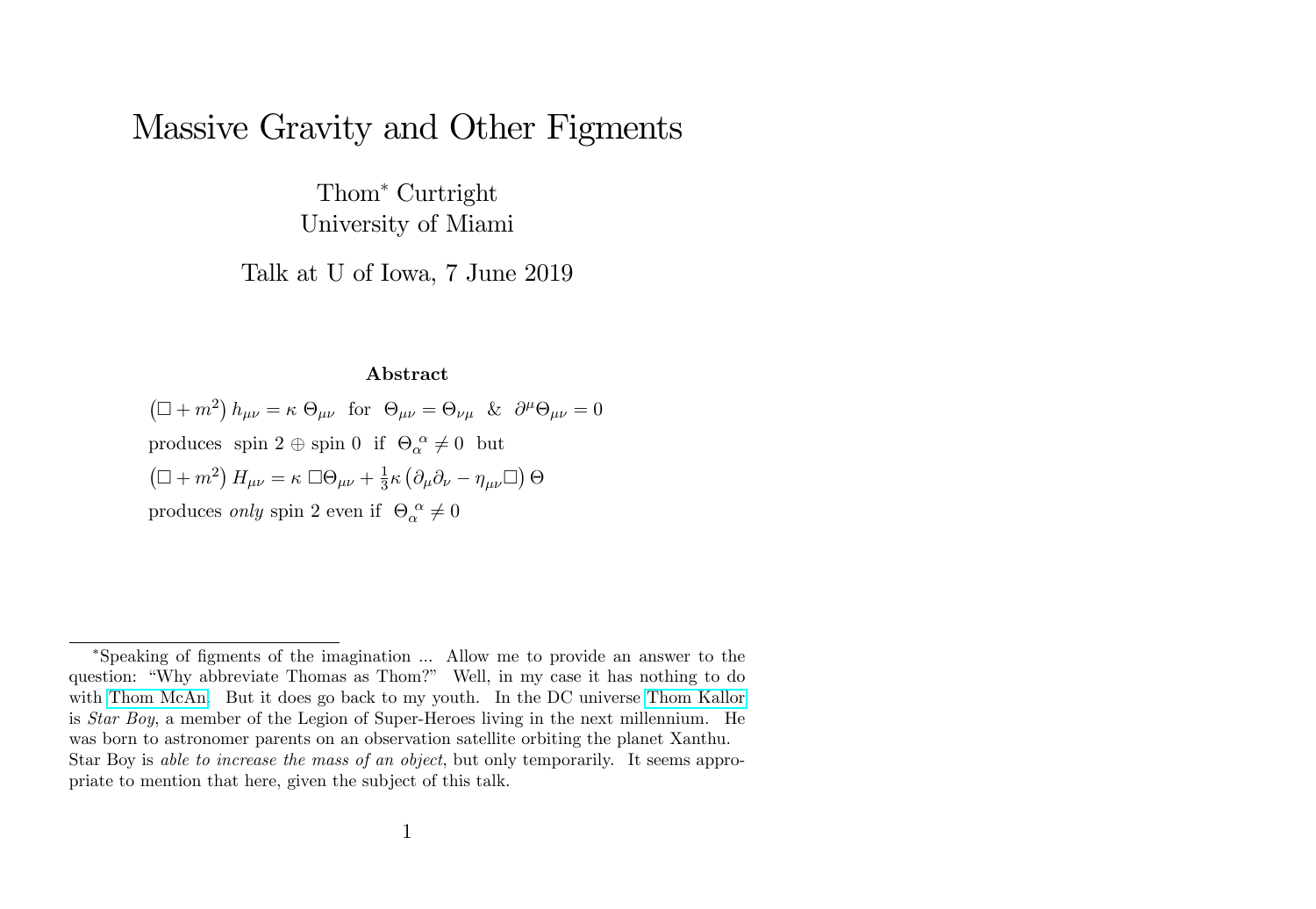## Massive gravity

 $\sim$  as usually presented  $[1]$   $\sim$  starting from the massless theory in the weak field limit.

In four-dimensional spacetime, where

 $g_{\mu\nu} = \eta_{\mu\nu} + h_{\mu\nu}$ ,  $h = h_{\mu}^{\ \mu}$ ,  $\eta_{\mu\nu} = \text{diag}(-1, -1, -1, -1)$ ,

for weak fields with  $\|h_{\mu\nu}\|\ll 1$  Einstein's equations become

 $\Box h_{\mu\nu} - \partial_{\mu}\partial^{\alpha}h_{\alpha\nu} - \partial_{\nu}\partial^{\alpha}h_{\alpha\mu} + \eta_{\mu\nu}\partial^{\alpha}\partial^{\beta}h_{\alpha\beta} - \eta_{\mu\nu}\Box h + \partial_{\mu}\partial_{\nu}h = \kappa\Theta_{\mu\nu} + O\left(h_{\alpha\beta}^2\right)$ 

where  $\Box = \frac{1}{c^2}$  $\frac{1}{c^2}\partial_t^2 - \nabla^2$  is the d'Alembertian, and  $\Theta_{\mu\nu}$  represents the energymomentum for everything else in the world. The LHS is manifestly divergenceless.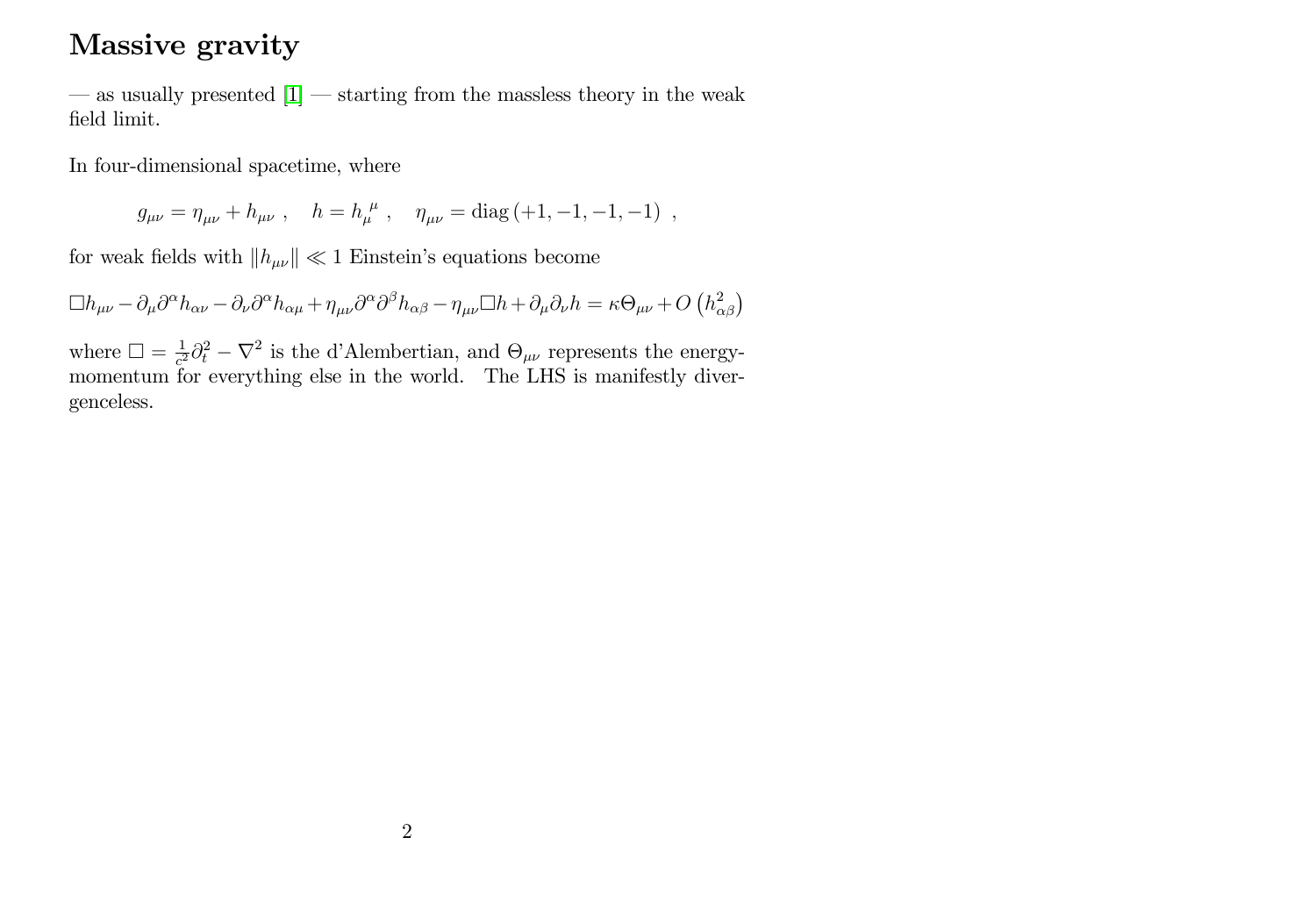That is to say, in the linear approximation,

$$
R_{\mu\nu} = \frac{1}{2} \left( \Box h_{\mu\nu} - \partial_{\mu} \partial^{\alpha} h_{\alpha\nu} - \partial_{\nu} \partial^{\alpha} h_{\alpha\mu} + \partial_{\mu} \partial_{\nu} h \right) , \quad R = \Box h - \partial^{\alpha} \partial^{\beta} h_{\alpha\beta}
$$

so that Einstein's equations,

$$
G_{\mu\nu} = R_{\mu\nu} - \frac{1}{2} g_{\mu\nu} R = \frac{1}{2} \kappa \Theta_{\mu\nu} .
$$

with  $\kappa = 16\pi G/c^4$ , then lead to the previous linearized field equations.

Those field equations are slightly simplified if  $h_{\mu\nu}$  is replaced by the "tracereversed" field  $\hbar_{\mu\nu}$ .<sup>[1](#page-2-0)</sup>

$$
\hbar_{\mu\nu} = h_{\mu\nu} - \frac{1}{2} \; \eta_{\mu\nu} h \; , \quad h_{\mu\nu} = \hbar_{\mu\nu} - \frac{1}{2} \; \eta_{\mu\nu} h \; , \quad h = -\hbar \; .
$$

The result is

$$
\Box \hbar_{\mu\nu} - \partial_{\mu}\partial^{\alpha}\hbar_{\alpha\nu} - \partial_{\nu}\partial^{\alpha}\hbar_{\alpha\mu} + \eta_{\mu\nu}\partial^{\alpha}\partial^{\beta}\hbar_{\alpha\beta} = \kappa \Theta_{\mu\nu}
$$

<span id="page-2-0"></span><sup>1</sup>My apologies to Planck, but this notation was just too good to resist.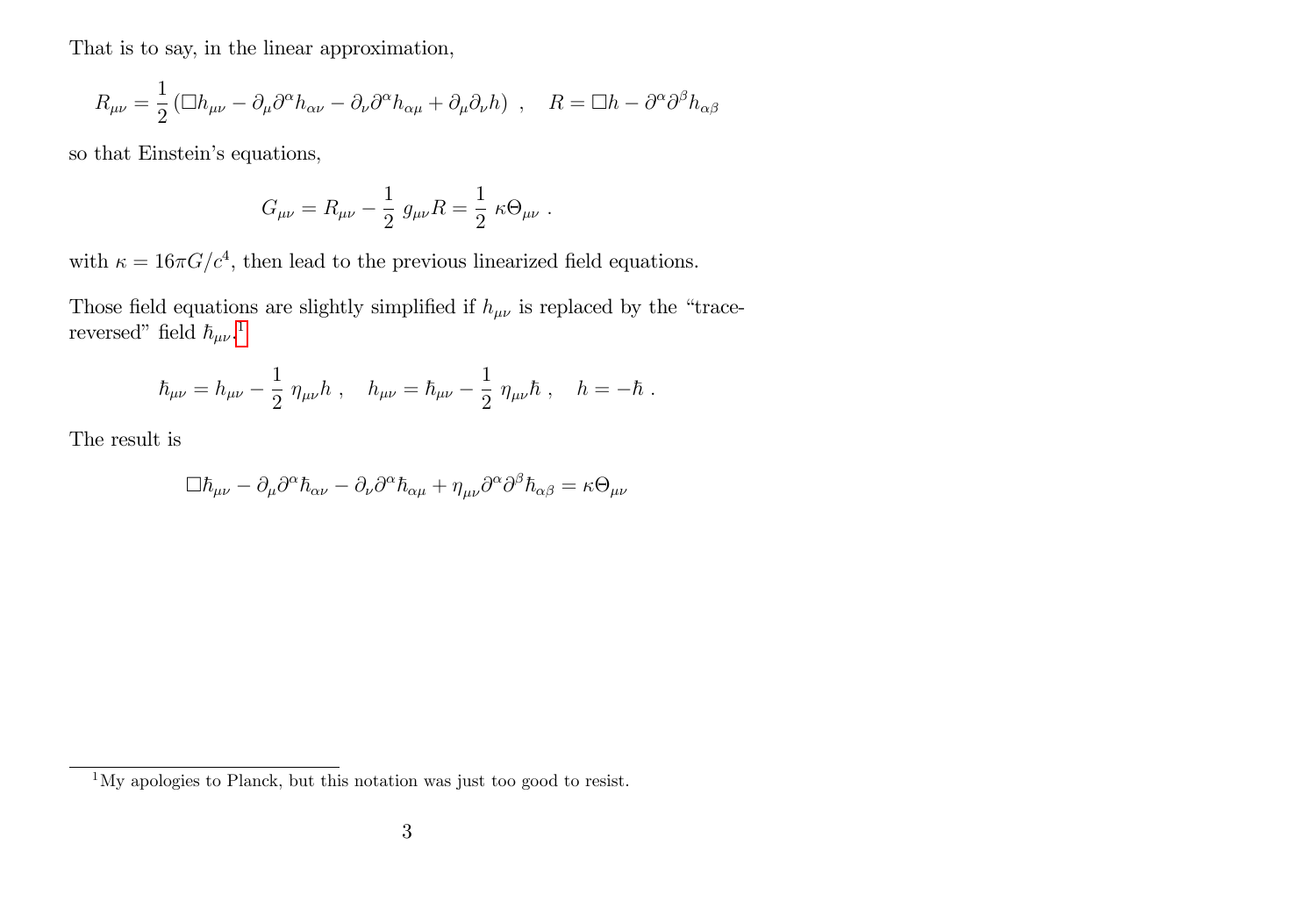Even better, if the "harmonic gauge condition" is chosen,

$$
0 = \partial^{\alpha} \hbar_{\alpha\mu} = \partial^{\alpha} h_{\alpha\mu} - \frac{1}{2} \partial_{\mu} h
$$

then the field equations reduce to something a good undergraduate can solve, given  $\Theta_{\mu\nu}$ .

$$
\Box \hbar_{\mu\nu}=\kappa\Theta_{\mu\nu}
$$

In these gauges the Ricci and scalar curvatures, and the Einstein tensor, are just

$$
R_{\mu\nu} = \frac{1}{2} \Box h_{\mu\nu} , \quad R = \frac{1}{2} \Box h , \quad G_{\mu\nu} = \frac{1}{2} \Box h_{\mu\nu} - \frac{1}{4} \eta_{\mu\nu} \Box h
$$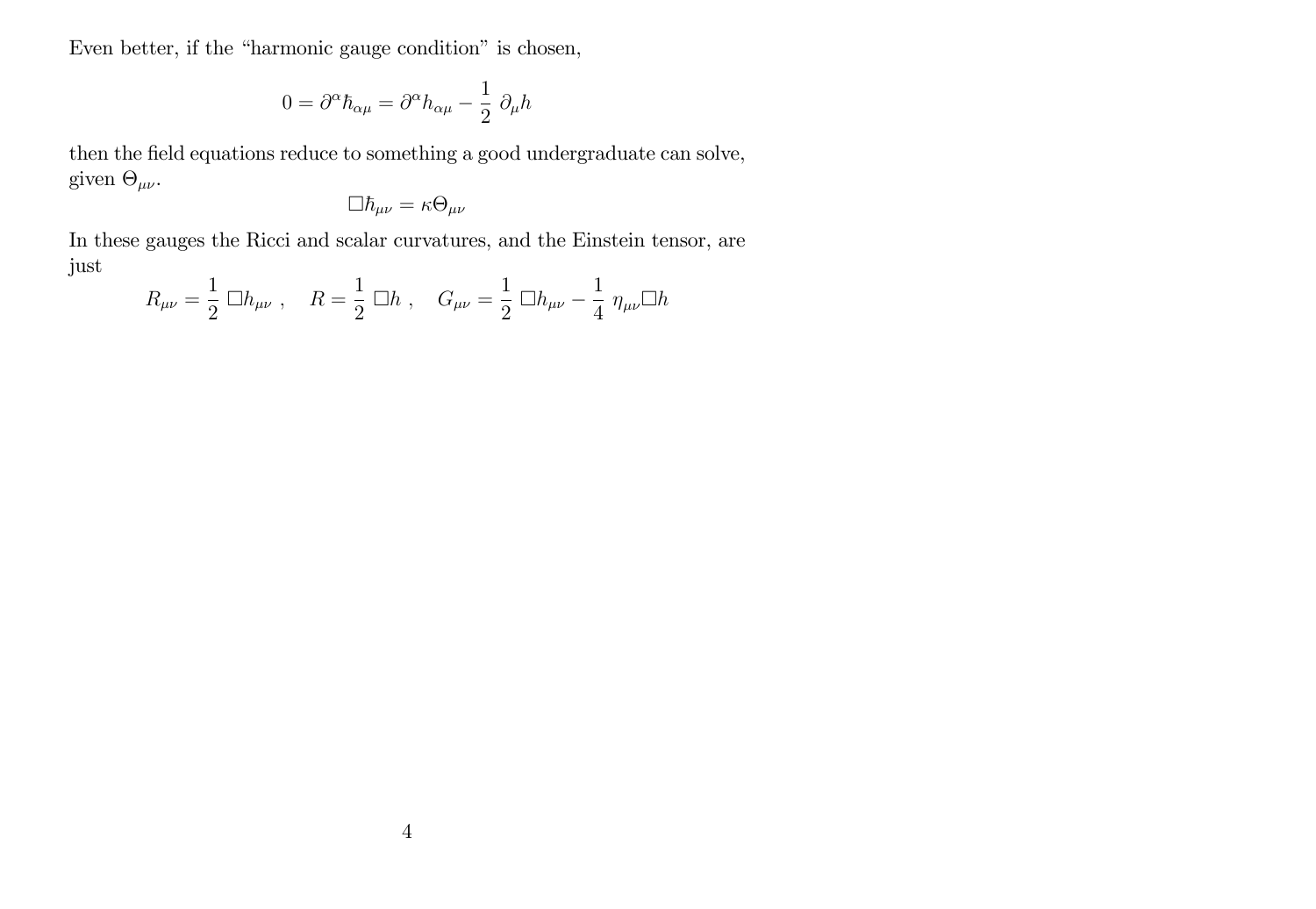In 1939 [Markus Fierz](https://en.wikipedia.org/wiki/Markus_Fierz) and [Wolfgang Pauli](https://en.wikipedia.org/wiki/Wolfgang_Pauli) determined the "correct" mass term for the theory. They added  $\frac{1}{4}m^2(h^2 - h^{\mu\nu}h_{\mu\nu})$  to the Lagrangian, hence  $m^2 (h_{\mu\nu} - \eta_{\mu\nu} h)$  $m^2 (h_{\mu\nu} - \eta_{\mu\nu} h)$  $m^2 (h_{\mu\nu} - \eta_{\mu\nu} h)$  to the previous linearized field equations.<sup>2</sup>

Adding the most general mass term, namely,  $m^2 h_{\mu\nu} - f m^2 \eta_{\mu\nu} h$  for constant f, the linearized Einstein equations become

 $\left(\Box+m^{2}\right)h_{\mu\nu}-\partial_{\mu}\partial^{\alpha}h_{\alpha\nu}-\partial_{\nu}\partial^{\alpha}h_{\alpha\mu}+\eta_{\mu\nu}\partial^{\alpha}\partial^{\beta}h_{\alpha\beta}-\eta_{\mu\nu}\left(\Box+f\ m^{2}\right)h+\partial_{\mu}\partial_{\nu}h=\kappa\Theta_{\mu\nu}+O\left(h_{\alpha\beta}^{2}\right)$ 

<span id="page-4-0"></span><sup>&</sup>lt;sup>2</sup>I am told that data from [gravitational wave detections](https://doi.org/10.1103/PhysRevLett.118.221101) require  $mc^2 < 1 \times 10^{-28}$  MeV, to be compared to the resuts from [weak gravitational lensing,](http://pdg.lbl.gov/2019/listings/rpp2019-list-graviton.pdf) i.e.  $mc^2 < 1 \times 10^{-37}$  MeV, and to more traditional electromagnetic experiments which give limits for [the photon mass,](http://pdg.lbl.gov/2019/listings/rpp2019-list-photon.pdf) i.e.  $m_{\gamma}c^2 < 1 \times 10^{-24}$  MeV. But the bounds on m are not enough to rule out a Compton wave length for cosmological distance scales, since  $mc^2 \sim 1 \times 10^{-39}$  MeV for the Hubble distance.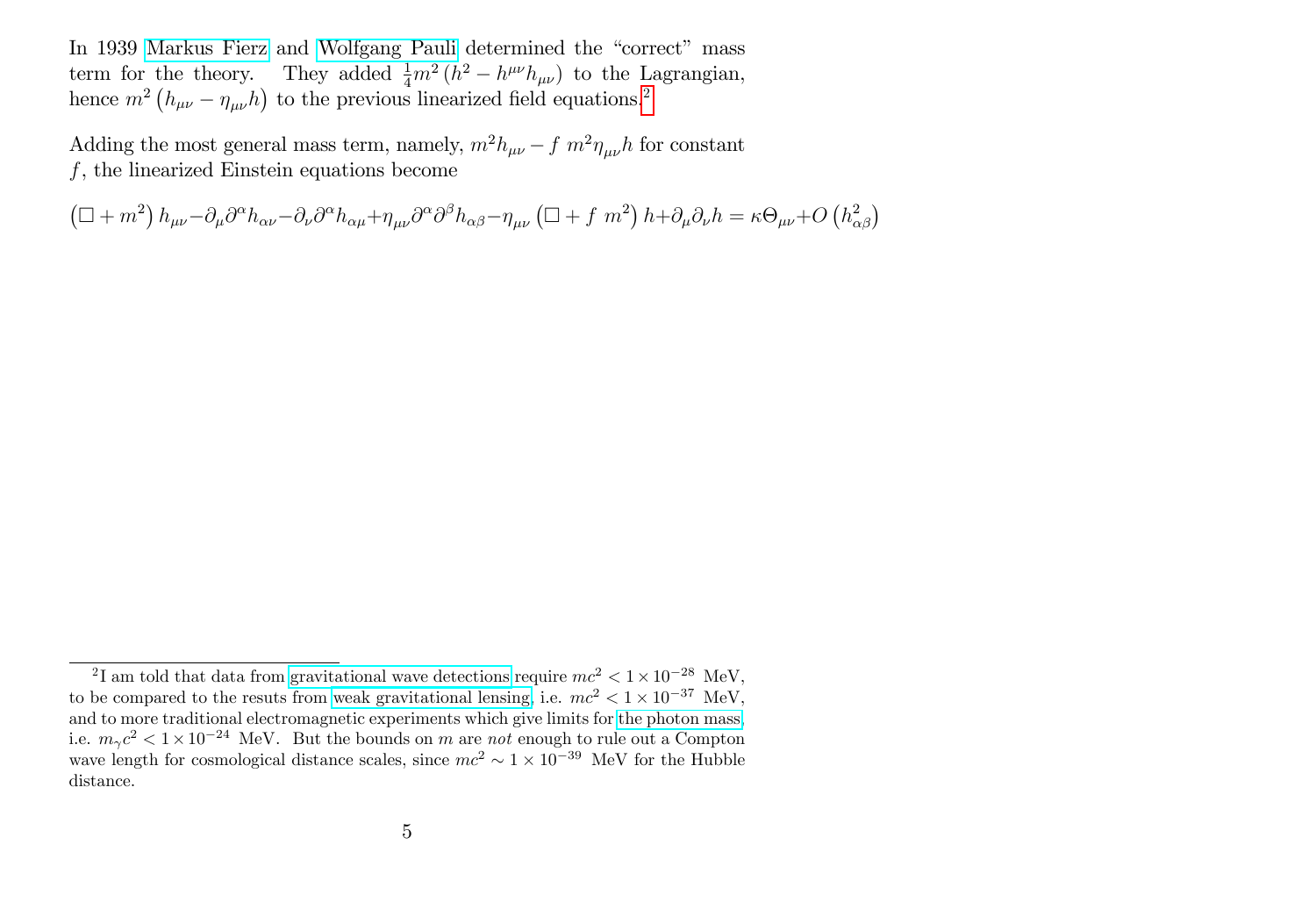Under the assumption that  $\partial^{\mu} \Theta_{\mu\nu} = 0$ , taking the divergence of these field equations gives

$$
\left(\Box + m^2\right)\partial^{\mu}h_{\mu\nu} - \Box \partial^{\alpha}h_{\alpha\nu} - \partial_{\nu}\partial^{\alpha}\partial^{\mu}h_{\alpha\mu} + \partial_{\nu}\partial^{\alpha}\partial^{\beta}h_{\alpha\beta} - \partial_{\nu}\left(\Box + f m^2\right)h + \Box \partial_{\nu}h = 0 + O\left(h_{\alpha\beta}^2\right)
$$

That is to say, to the order considered, we obtain the condition

$$
m^2 \left(\partial^\mu h_{\mu\nu} - f \partial_\nu h\right) = 0 + O\left(h_{\alpha\beta}^2\right)
$$

Note this is not the harmonic gauge condition for the Fierz-Pauli choice  $f=1.$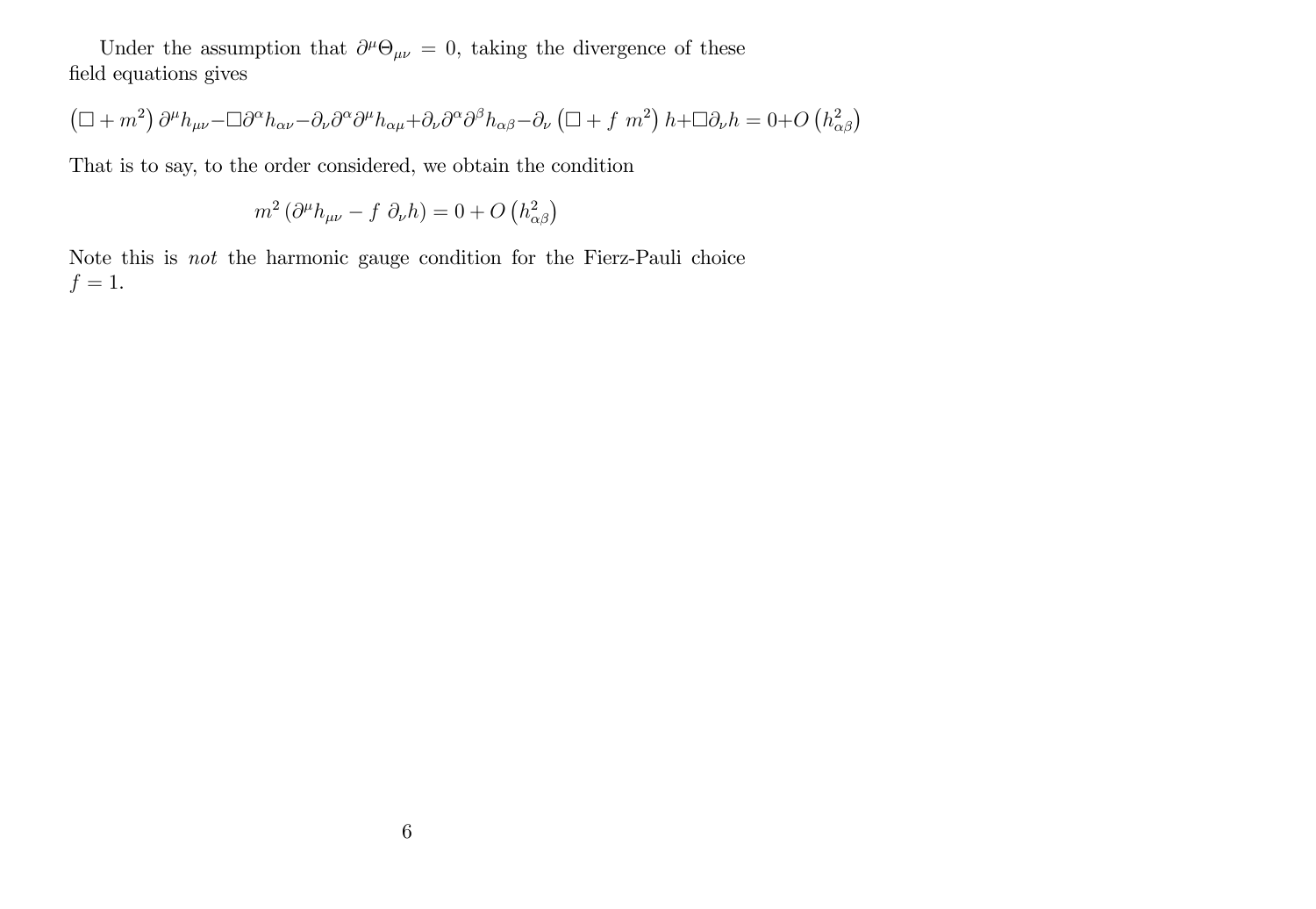On the other hand, taking the trace of the field equations now gives

$$
-\left(2\Box + \left(4f - 1\right)m^2\right)h + 2\partial^{\alpha}\partial^{\beta}h_{\alpha\beta} = \kappa\Theta + O\left(h_{\alpha\beta}^2\right)
$$

where  $\Theta = \Theta_{\mu}^{\mu}$ . When combined with the previous condition, this becomes

$$
2(1-f)\Box h + (1-4f) m^2 h = \kappa \Theta + O\left(h_{\alpha\beta}^2\right)
$$

and the trace h does not drop out, in general. Therefore, to the order considered, the trace  $h$  vanishes or decouples if and only if the energy-momentum tensor is traceless.

But more importantly, instead of  $f = 1$  as in the Fierz-Pauli combination, any other choice for this relative coefficient in the mass terms will result in independent *propagation* of the trace  $h$ . That is to say, a sixth degree of freedom can exist as radiation, in addition to the Öve expected for pure spin 2, and that extra scalar degree of freedom can be produced by energymomentum if  $\Theta \neq 0$ .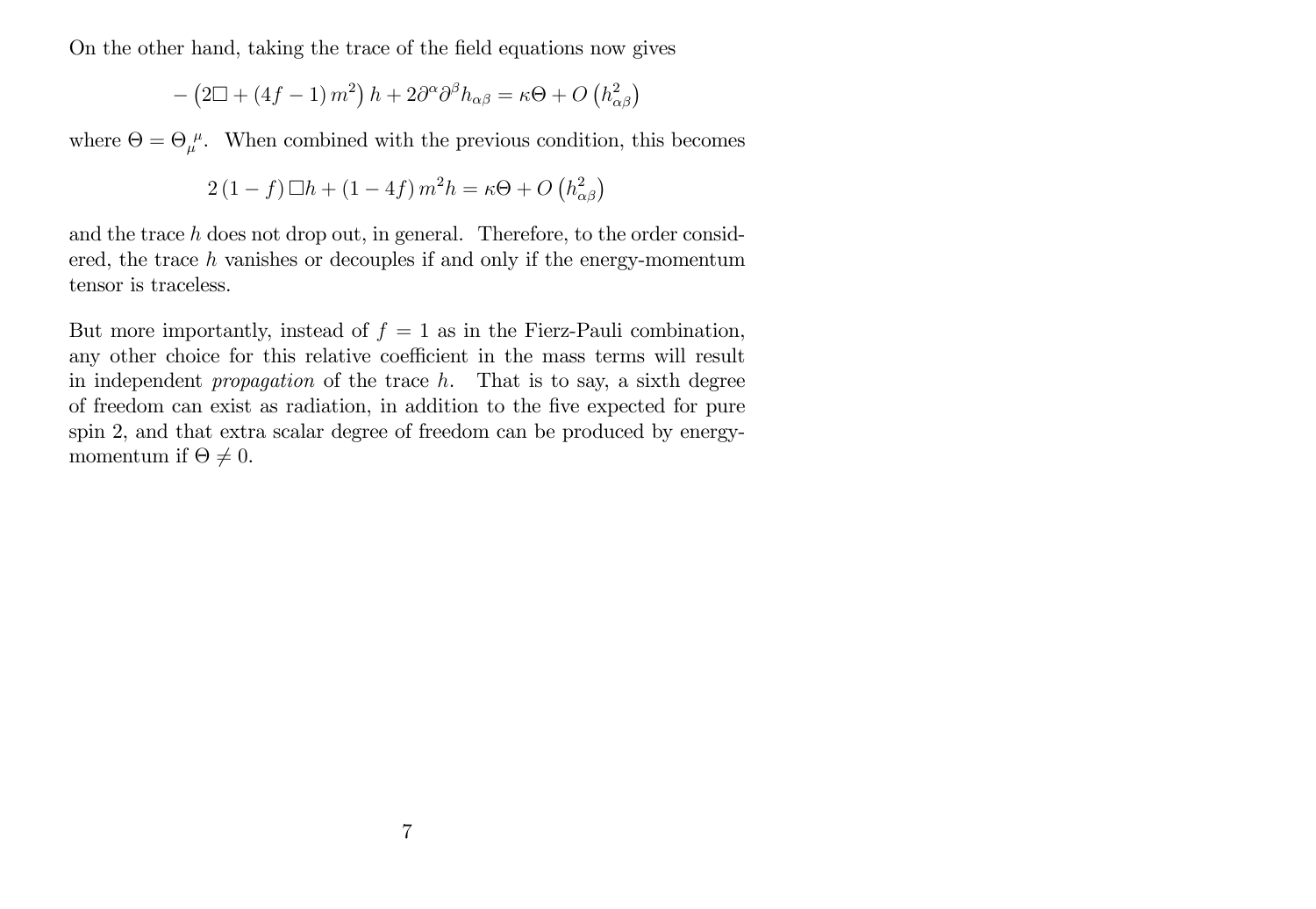### Massive gravity reconsidered

— from a dual point of view  $[2]$  — rather than the usual one.

Instead of the symmetric rank two tensor,  $g_{\mu\nu} = g_{\nu\mu}$ , in four spacetime dimensions there is another way to describe a massive spin 2 particle using a rank three tensor field,  $T_{[\lambda\mu]\nu}$ . The tensor must have the symmetries

$$
T_{[\lambda\mu]\nu}=-T_{[\mu\lambda]\nu}\ ,\quad T_{[\lambda\mu]\nu}+T_{[\mu\nu]\lambda}+T_{[\nu\lambda]\mu}=0
$$

corresponding to those of the Young diagram  $\Box$ . These are the same symmetries as those of the [Lanczos tensor,](https://en.wikipedia.org/wiki/Lanczos_tensor) but  $T_{[\lambda\mu]\nu}$  is not the same as Cornelius' construction.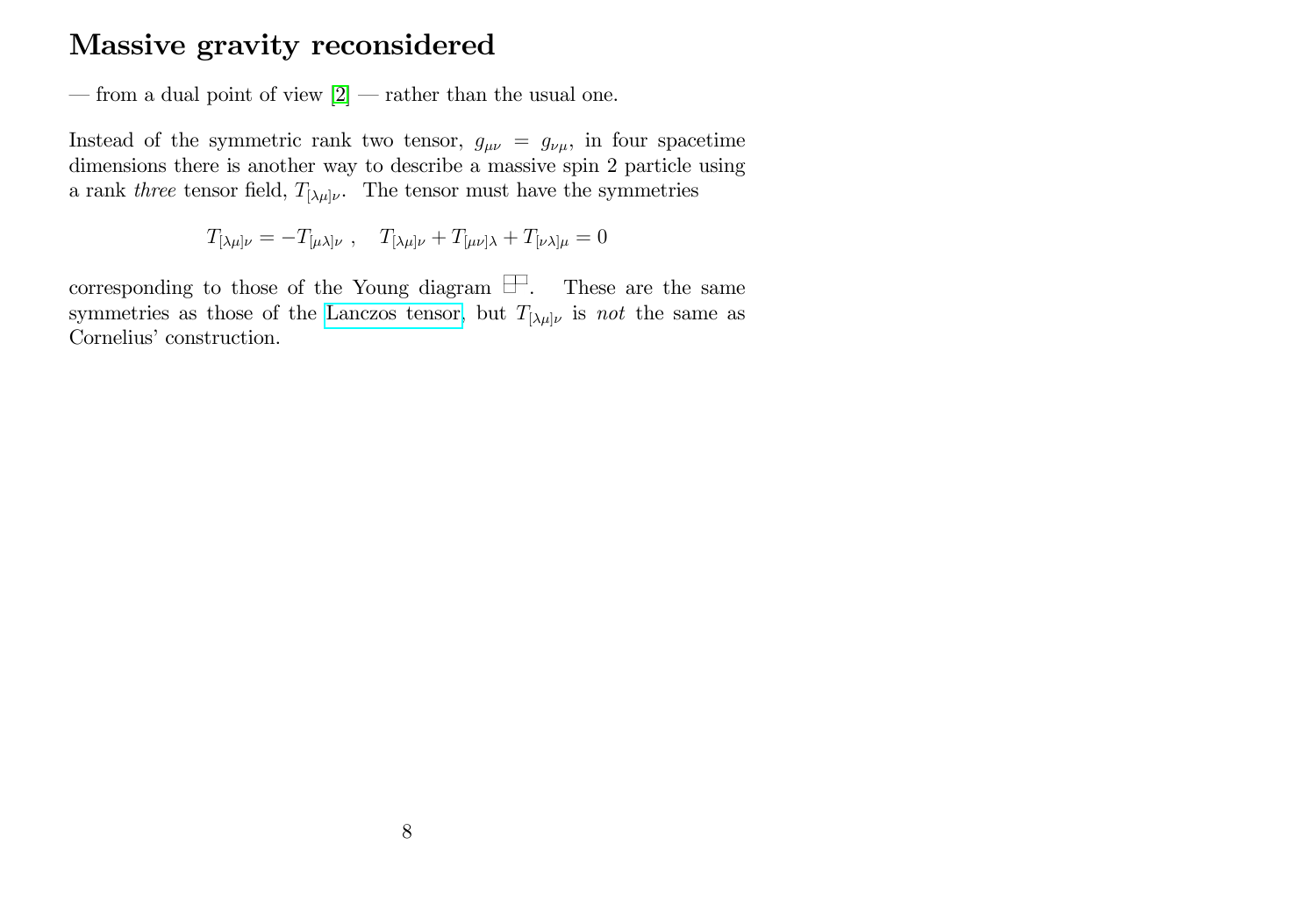In this case the "free" field equations follow from the Lagrangian

$$
\mathcal{L} = F_{\left[\lambda\mu\nu\right]\rho} F^{\left[\lambda\mu\nu\right]\rho} - 3F_{\left[\mu\nu\right]} F^{\left[\mu\nu\right]} - 3m^2 \left(T_{\left[\lambda\mu\right]\nu} T^{\left[\lambda\mu\right]\nu} - 2T_{\lambda} T^{\lambda}\right)
$$

where the trace of the field is  $T_{\lambda} = g^{\mu\nu} T_{[\lambda\mu]\nu}$ , and the field strength and its trace are

$$
F_{[\lambda\mu\nu]\rho} \equiv \partial_{\lambda} T_{[\mu\nu]\rho} + \partial_{\mu} T_{[\nu\lambda]\rho} + \partial_{\nu} T_{[\lambda\mu]\rho}
$$

$$
F_{[\mu\nu]} \equiv g^{\lambda\rho} F_{[\lambda\mu\nu]\rho} ,
$$

The actual field equation resulting from the action for  $\mathcal L$  is somewhat complicated, with six terms, as was the case for  $h_{\mu\nu}$ .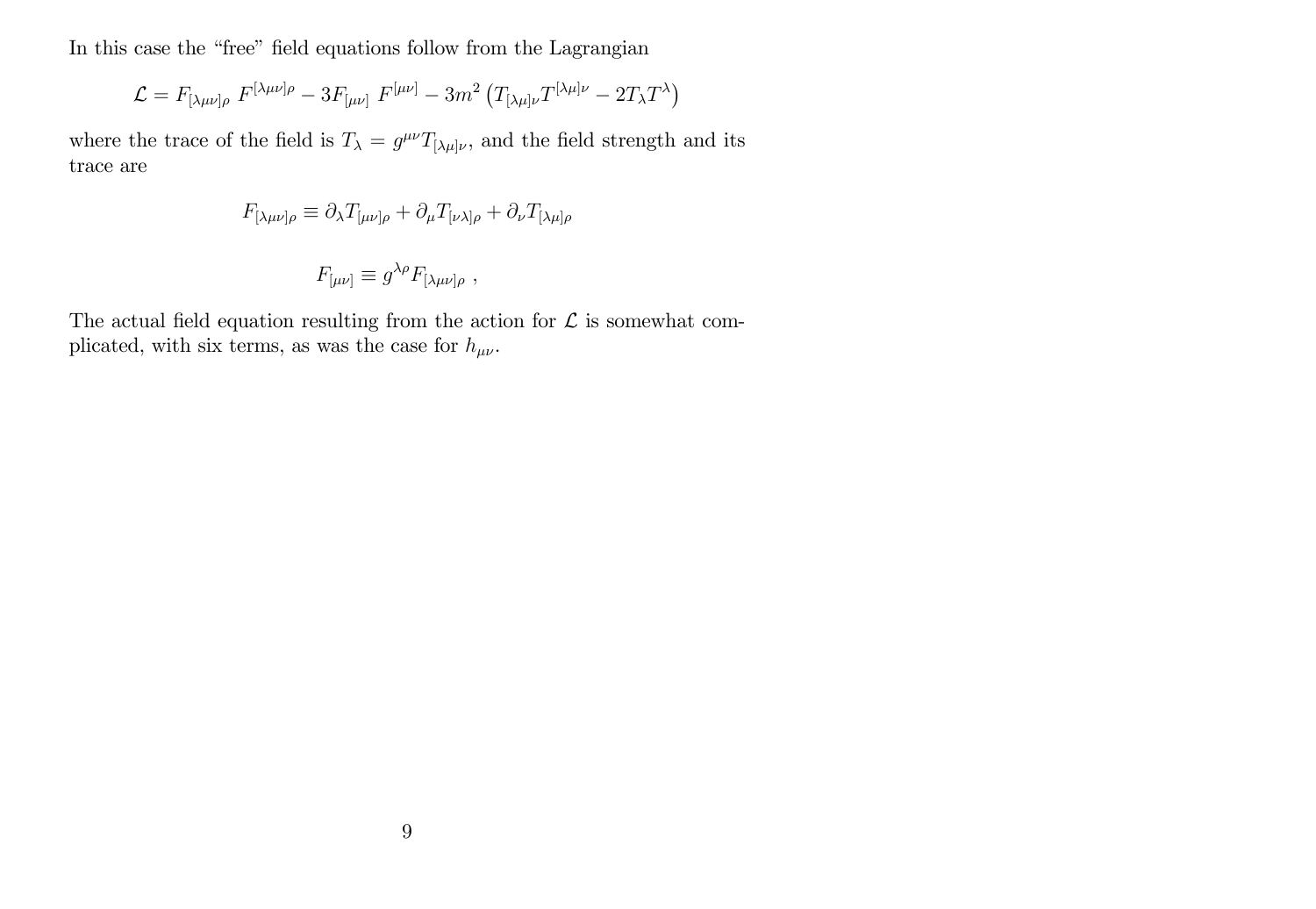But in flat spacetime it all boils down to equations in the standard Fierz-Pauli form. The tensor obeys the Klein-Gordon equation

$$
\left(\Box+m^2\right)T_{[\lambda\mu]\nu}=0
$$

along with the secondary conditions

$$
T_{\lambda} = 0 , \quad \partial^{\mu} T_{[\mu \nu] \rho} = 0 = \partial^{\rho} T_{[\mu \nu] \rho}
$$

provided the mass is non-zero.

As a consequence, in 4D spacetime the free field describes the propagation of massive modes with the five expected helicities  $J_z/\hbar = \pm 2, \pm 1$ , and 0.

But in 4D spacetime, perhaps surprisingly, if  $m = 0$  the above Lagrangian describes no propagating modes!

This point warrants a slight digression.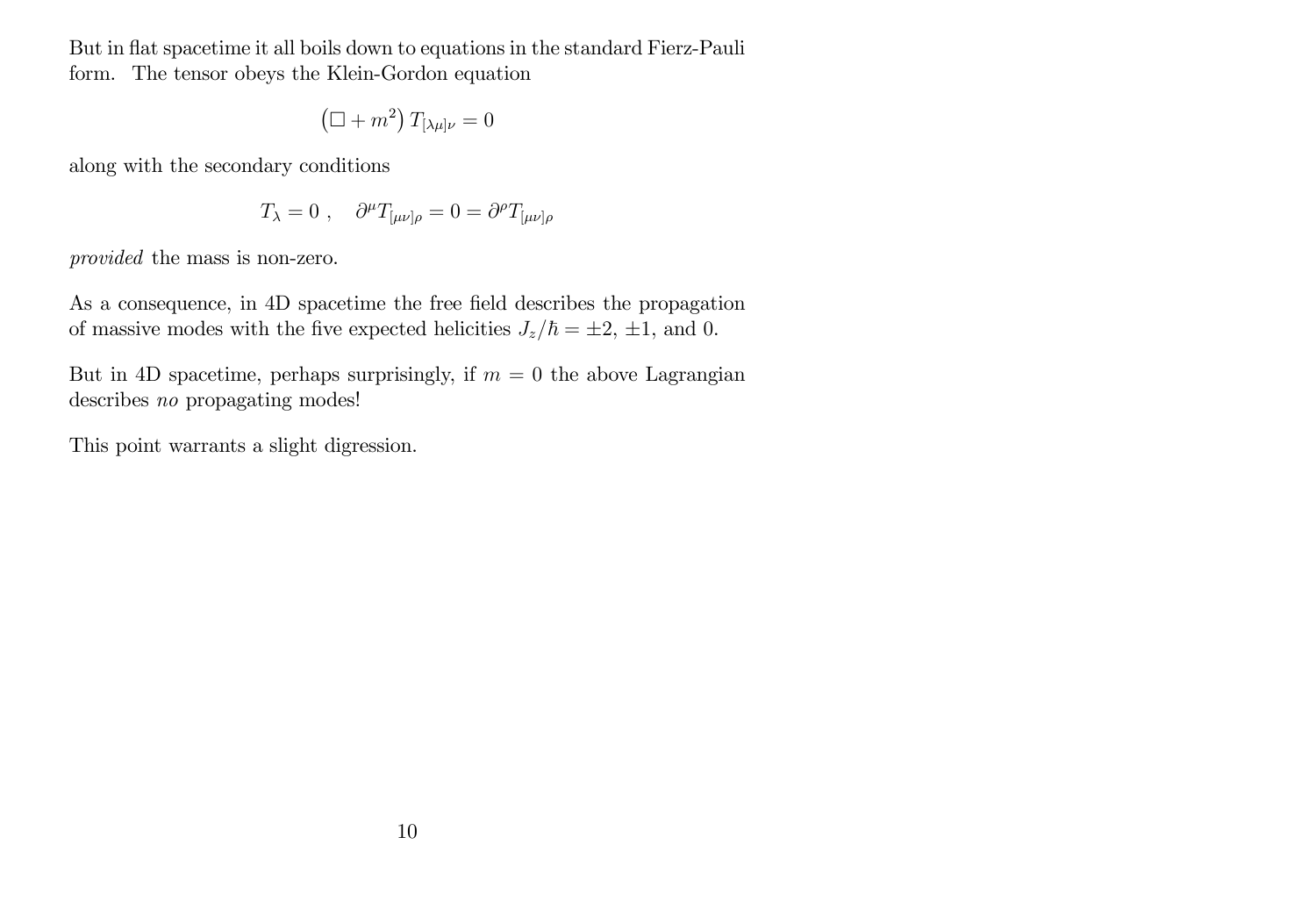At least psychologically, there is a hint that this might be the case, based on the Euler density.

There is another way to write the field strength bilinear in the Lagrangian, namely,

$$
F_{[\lambda\mu\nu]\rho} \ F^{[\lambda\mu\nu]\rho} - 3F_{[\mu\nu]} \ F^{[\mu\nu]} = \frac{3}{2} \left( R_{[\lambda\mu][\nu\rho]} R^{[\lambda\mu][\nu\rho]} - 4R_{\lambda\nu} R^{\lambda\nu} + R^2 \right)
$$

where  $R_{[\lambda\mu][\nu\rho]}$  and its traces are given by

$$
R_{[\lambda\mu][\nu\rho]} = \partial_{\nu} T_{[\lambda\mu]\rho} - \partial_{\rho} T_{[\lambda\mu]\nu}
$$

$$
R_{\lambda\nu} = g^{\mu\rho} R_{[\lambda\mu][\nu\rho]} \ , \quad R = g^{\lambda\nu} R_{\lambda\nu}
$$

Moreover, in 4D spacetime

$$
R_{[\lambda\mu][\nu\rho]}R^{[\lambda\mu][\nu\rho]} - 4R_{\lambda\nu}R^{\lambda\nu} + R^2 = -\frac{1}{4} \varepsilon^{\lambda\mu\gamma\delta} \varepsilon^{\alpha\beta\nu\rho} R_{[\lambda\mu][\nu\rho]} R_{[\alpha\beta][\gamma\delta]}
$$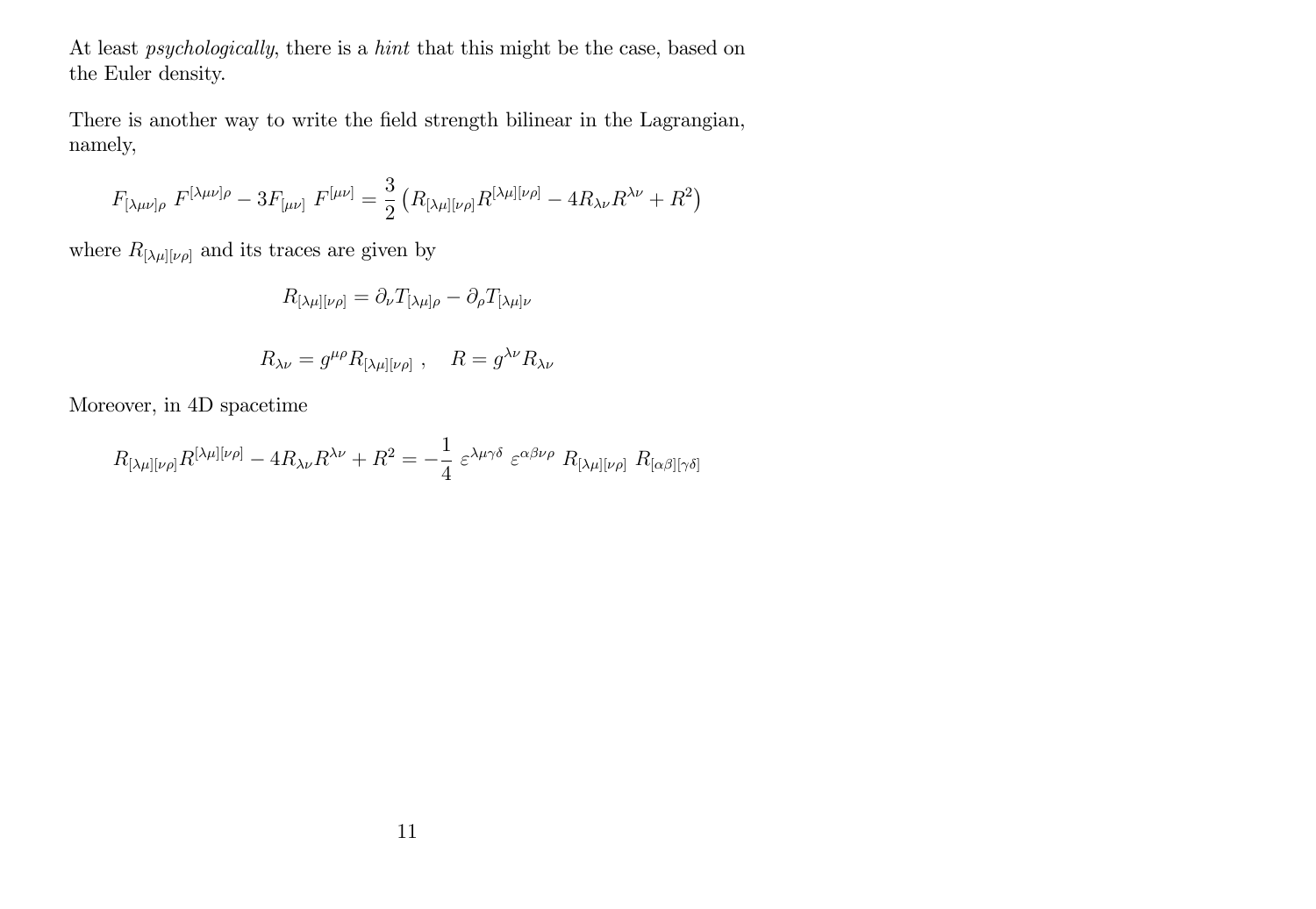Now, if  $R_{[\lambda\mu][\nu\rho]}$  were the Riemann curvature, this would be the Euler density  $\sim$  a total divergence  $\sim$  i.e. a topological term in the action, and therefore it would not contribute to the Öeld equations nor to mode propagation.

But this hint is only psychological  $\rightarrow$  it is actually not a fact. By definition, unlike the Riemann curvature,

$$
R_{[\lambda\mu][\nu\rho]}\neq R_{[\nu\rho][\lambda\mu]}
$$

So the field strength terms in  $\mathcal L$  are not a total divergence, and therefore they *do* contribute to the field equations.

To see that no modes are propagated for the massless field in 4D requires a careful examination of all the gauge invariances of the field strength terms in L.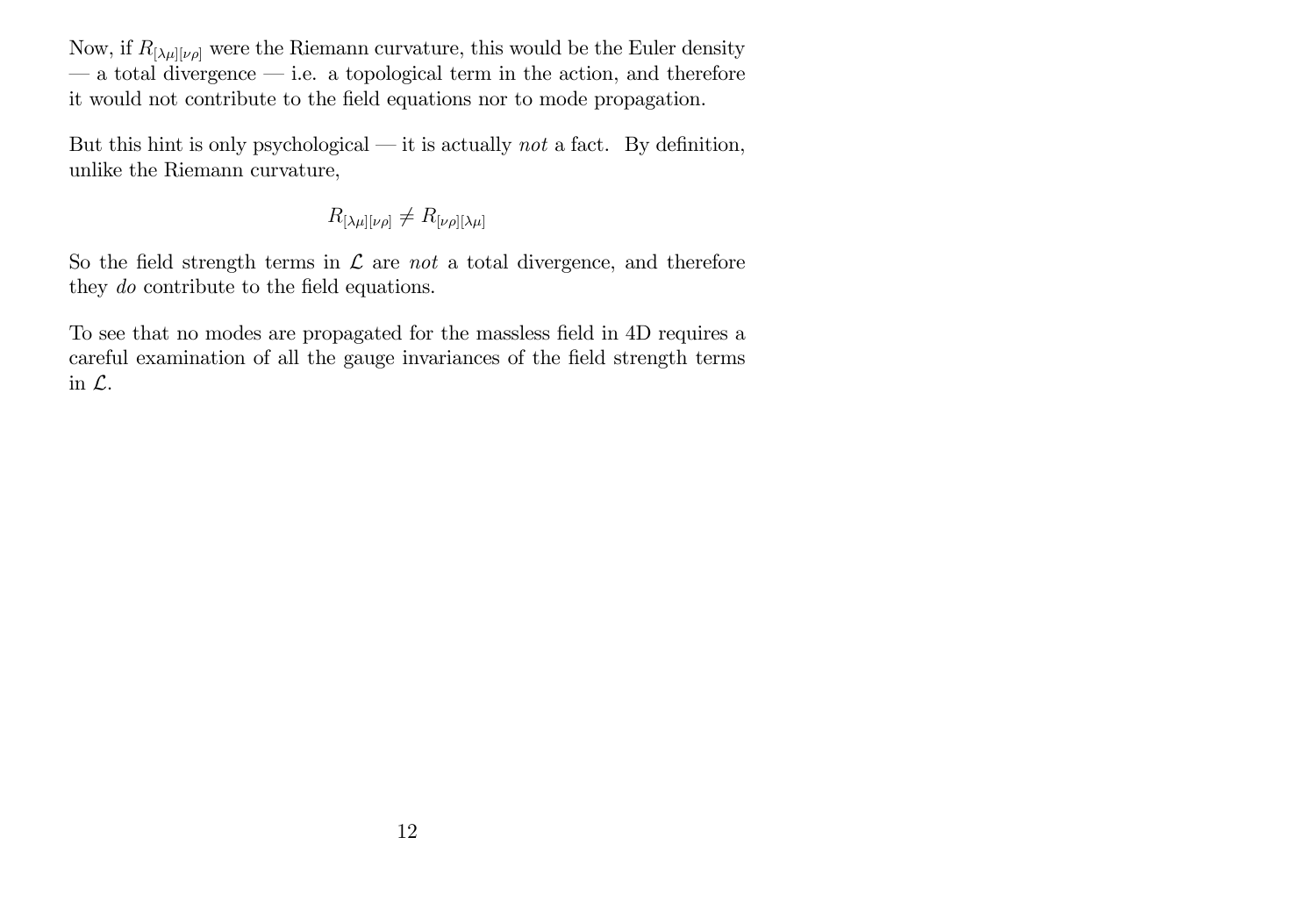The action for  $\mathcal L$  with  $m = 0$  is invariant under gauge transformations on  $T_{[\lambda\mu]\nu}$  given by [\[2\]](#page-25-1)

$$
\delta T_{[\lambda\mu]\nu} = \partial_{\lambda} S_{\mu\nu} - \partial_{\mu} S_{\lambda\nu} + \partial_{\lambda} A_{\mu\nu} - \partial_{\mu} A_{\lambda\nu} + 2 \partial_{\nu} A_{\mu\lambda}
$$

where  $S_{\mu\nu}$  is any local, differentiable, symmetric tensor field, and  $A_{\mu\nu}$  is any local, differentiable, antisymmetric tensor field.

Now, the  $m = 0$  action for  $\mathcal L$  is actually invariant under these gauge transformations for any number of spacetime dimensions, and in general for more than 4D there will be propagating modes even for  $m = 0$ . However, in the special case of 4D spacetime, it so happens that these gauge transformations eliminate all propagating modes.

That is to say, in 4D the only solutions of the massless free field equations for  $T_{[\lambda\mu]\nu}$  are pure gauge configurations.

Let's get back to the massive case.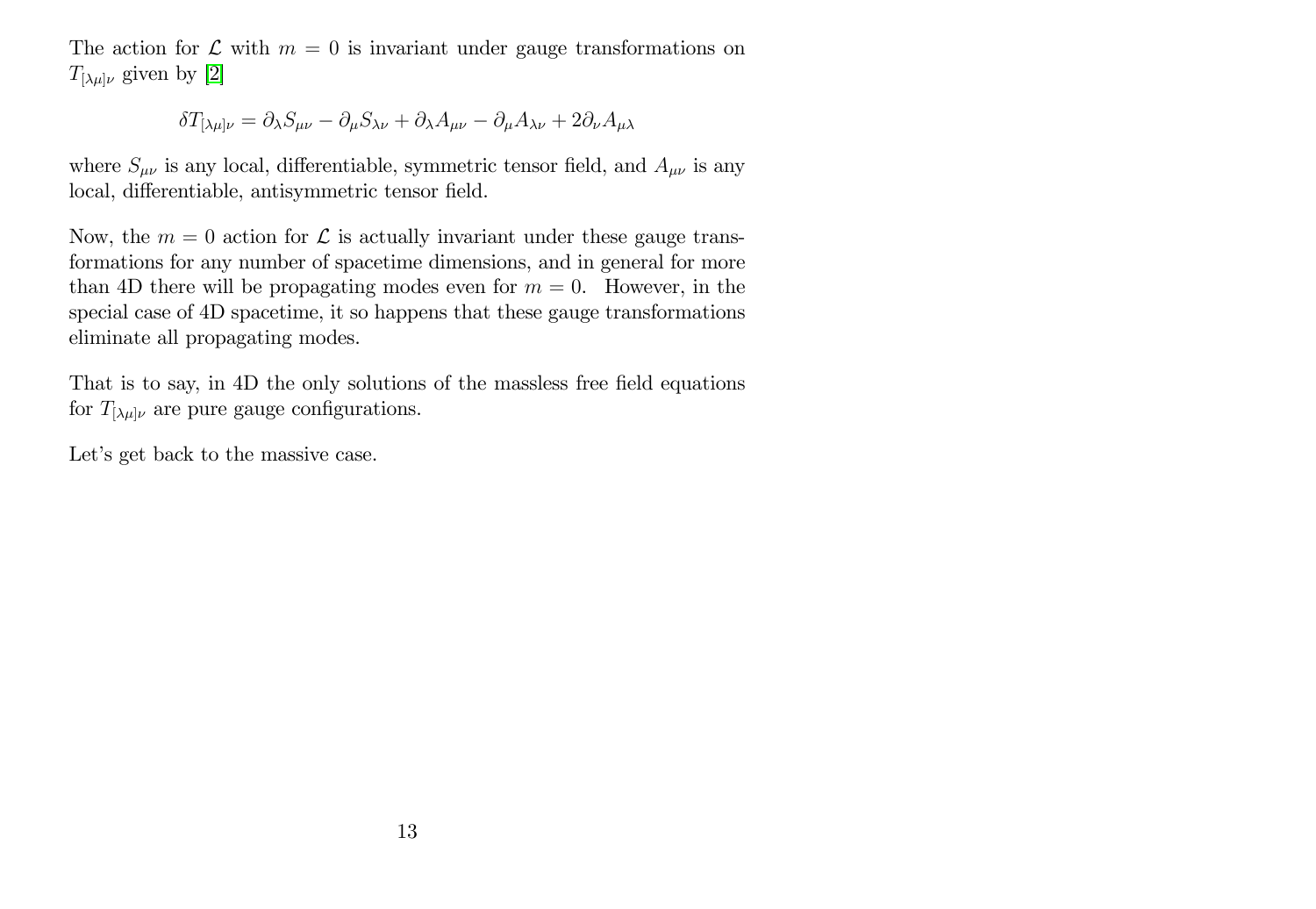The number of  $T_{[\lambda\mu]\nu}$  propagating modes in 4D spacetime jumps from none, for  $m = 0$ , to five for  $m \neq 0$ . At least that is the case for the free theory. But what about coupling to other fields, or self-coupling of  $T_{[\lambda\mu]\nu}$  to itself?

Some time ago [\[3\]](#page-25-2) Peter Freund and I proposed the following.

$$
\left(\Box+m^{2}\right)T_{[\lambda\mu]\nu}=\kappa\left(2\varepsilon_{\lambda\mu\alpha\beta}\partial^{\alpha}\Theta_{\ \nu}^{\beta}+\varepsilon_{\nu\mu\alpha\beta}\partial^{\alpha}\Theta_{\ \lambda}^{\beta}-\varepsilon_{\nu\lambda\alpha\beta}\partial^{\alpha}\Theta_{\ \mu}^{\beta}\right)
$$

where once again  $\Theta_{\mu\nu}$  is an energy-momentum tensor. Several features of this field equation warrant comments.

• First, the RHS is conserved w.r.t. all three indices if  $\partial^{\beta} \Theta_{\alpha\beta} = 0$ . Hence the divergences of  $T_{[\lambda\mu]\nu}$  decouple (i.e. are free fields) and may be consistently set to zero for this interaction.

• Second, the RHS is traceless w.r.t.  $\mu = \nu$  if  $\Theta_{\alpha\beta} = \Theta_{\beta\alpha}$ . (NB It is not necessary that  $\Theta_{\alpha\beta}$  be traceless.) Hence the trace of  $T_{[\lambda\mu]\nu}$  decouples and may also be consistently set to zero for this interaction.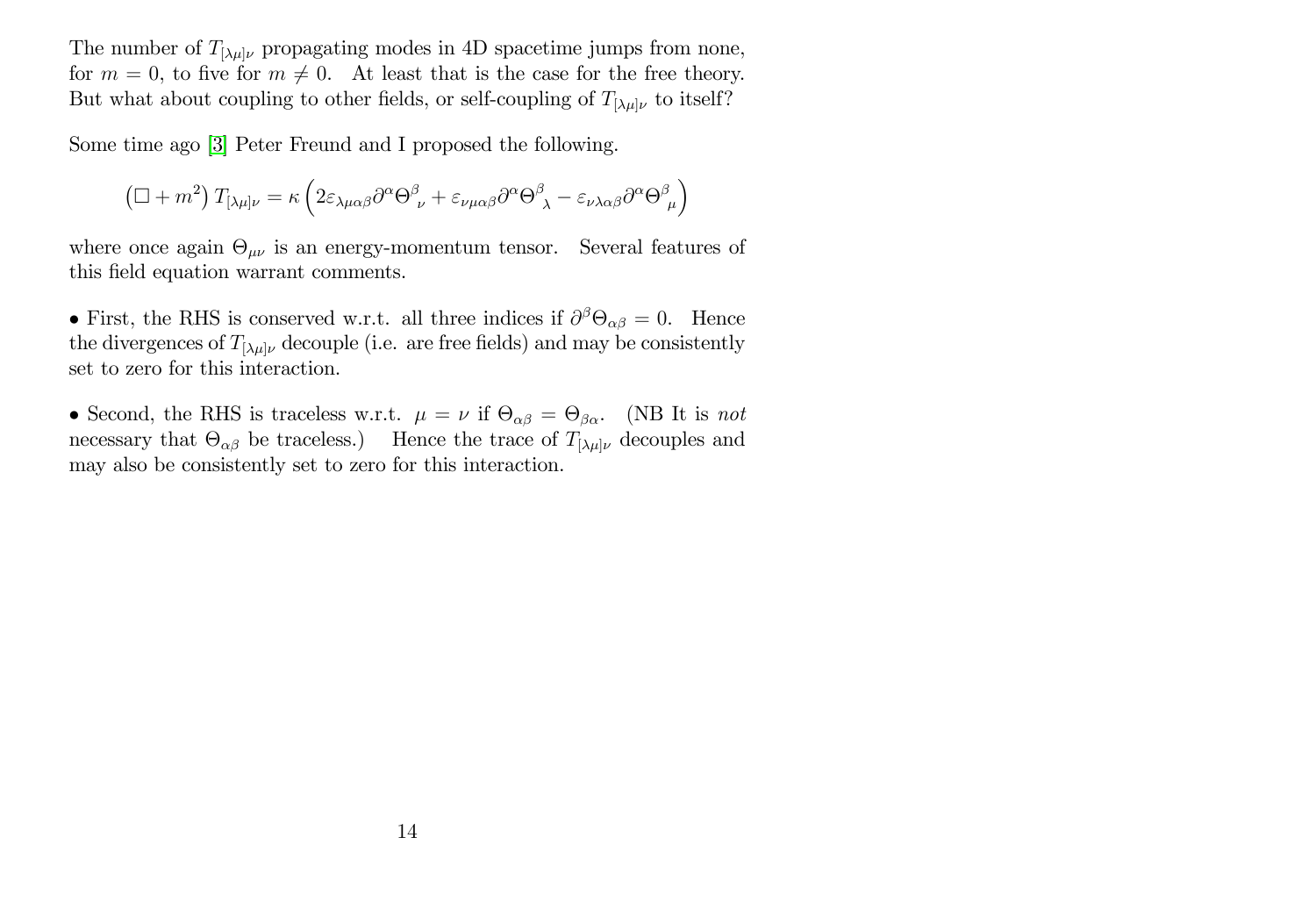Therefore the model avoids the spurious trace degree of freedom problem that plagued massive  $h_{\mu\nu}$ .

Third, the RHS is a total divergence.

This means under "normal" conditions, where  $\Theta_{\alpha\beta}(x)$  falls to zero sufficiently rapidly as  $x^{\mu}$  approaches infinity on some space-like hypersurface, the source on the RHS is a chargeless source for most (but not all?) components of  $T_{[\lambda\mu]\nu}$ . (See the fourth point to follow.)

Is this related to Mach's principle? Or holography?

• Fourth, the proposed field equation implies  $T_{[\lambda\mu]\nu}$  has negative parity.

How might that be reconciled with the expected positive parity of gravity?

In principle, this last question is easily answered in 4D spacetime.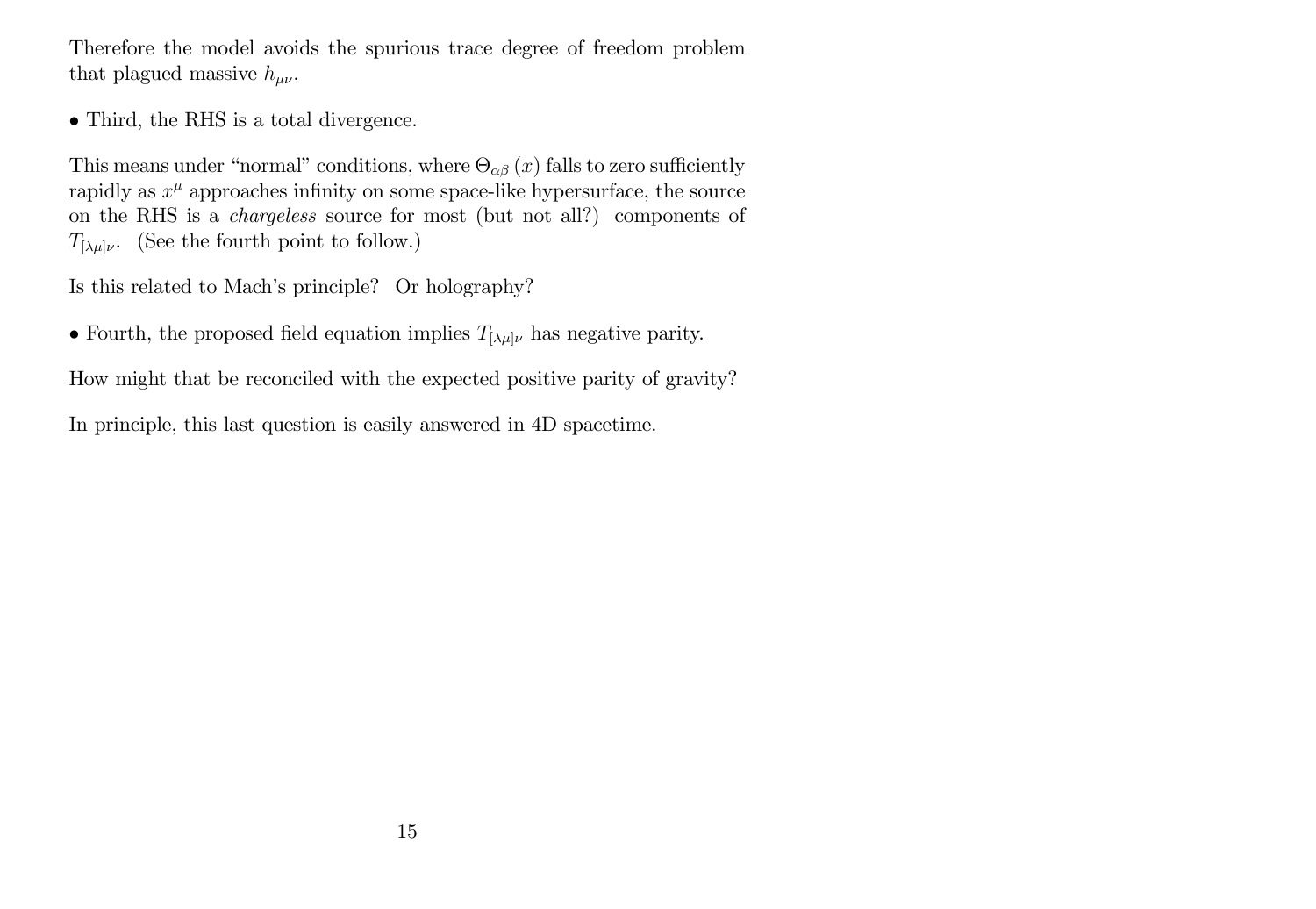It is straightforward to construct a positive parity, rank two tensor field from the field strength for  $T_{[\lambda\mu]\nu}$ , namely,

$$
K_{\mu\nu}=\varepsilon_{\mu}^{~\alpha\beta\gamma}F_{[\alpha\beta\gamma]\nu}
$$

This illustrates a common feature in duality theory, where the field of one variable is the field strength of another.

But more importantly for the situation at hand,

$$
K^{\ \mu}_{\mu} \equiv 0 \ , \quad \partial^{\mu} K_{\mu\nu} \equiv 0
$$

Actually, given the field equation that Peter Freund and I proposed (i.e. "onshell") one can show for this definition of  $K_{\mu\nu}$  only the components symmetric under  $\mu \leftrightarrow \nu$  couple locally to energy and momentum. The antisymmetric part decouples, i.e.  $K_{\mu\nu} - K_{\nu\mu}$  is a free field.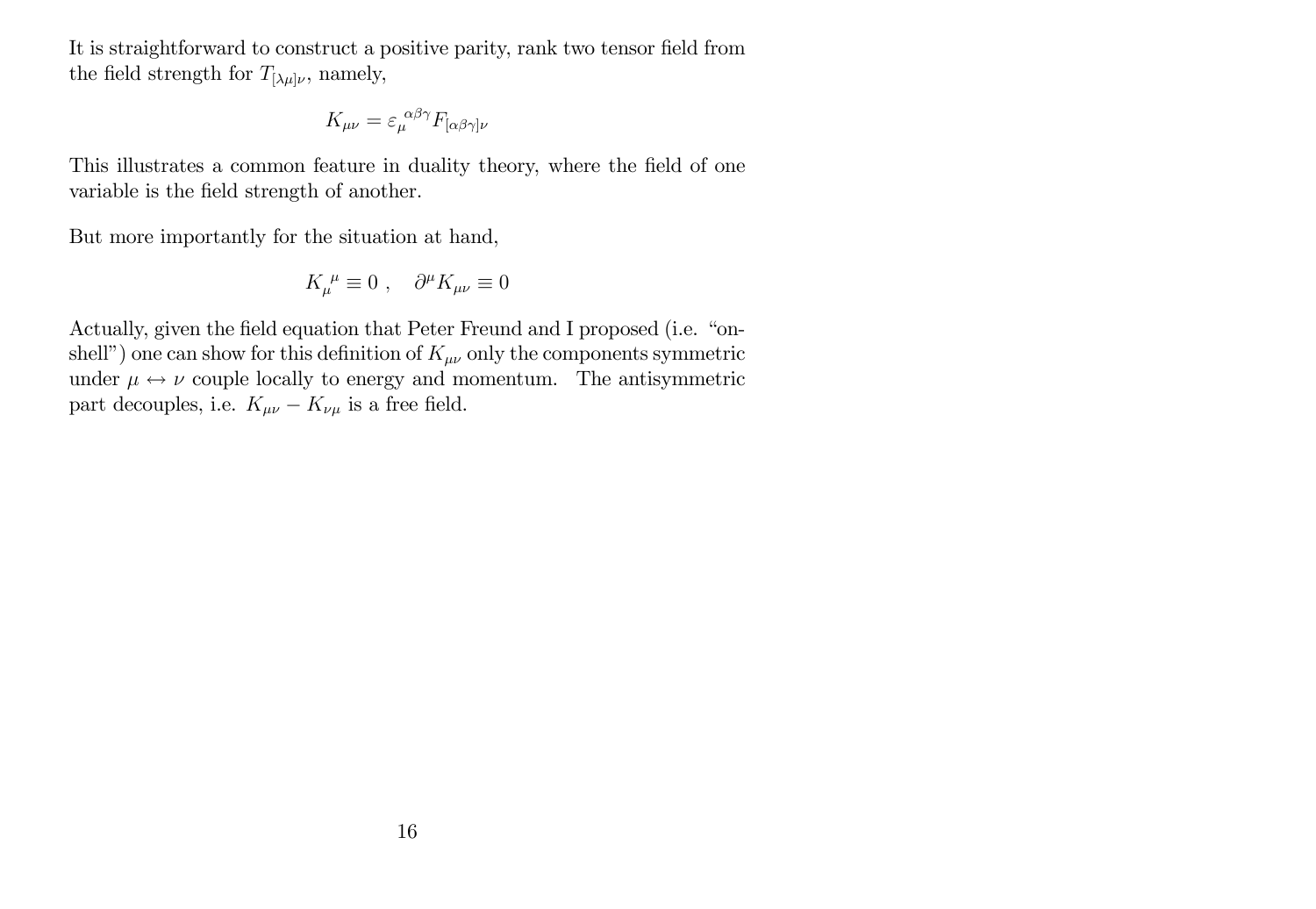Given the proposed field equation for  $T_{[\lambda\mu]\nu}$  the on-shell equation for  $K_{\mu\nu}$  is

$$
\left(\Box+m^{2}\right)K_{\mu\nu}=12\kappa\Box\Theta_{\mu\nu}+4\kappa\left(\partial_{\mu}\partial_{\nu}-\eta_{\mu\nu}\Box\right)\Theta
$$

Note the RHS is symmetric and manifestly traceless in 4D, as well as conserved. So  $H_{\mu\nu} = K_{\mu\nu} + K_{\nu\mu}$  couples to  $\Theta_{\mu\nu}$  but  $K_{\mu\nu} - K_{\nu\mu}$  does not.

Also note that static energy-momentum sources do produce  $K_{00}$ .

$$
\left(\nabla^2 - m^2\right) K_{00} = 12\kappa \nabla^2 \Theta_{00} - 4\kappa \nabla^2 \Theta
$$

For either traceless  $\Theta_{\mu\nu}$  or stress-free matter, this is similar to conventional massive gravity, but with  $K_{00} \propto \nabla^2 h_{00}$ .

• Lastly, what is the Lagrangian that leads to the proposed field equations for  $T_{\lbrack \lambda\mu \rbrack \nu}$  if  $\Theta_{\alpha\beta}$  is due to  $T_{\lbrack \lambda\mu \rbrack \nu}$  itself?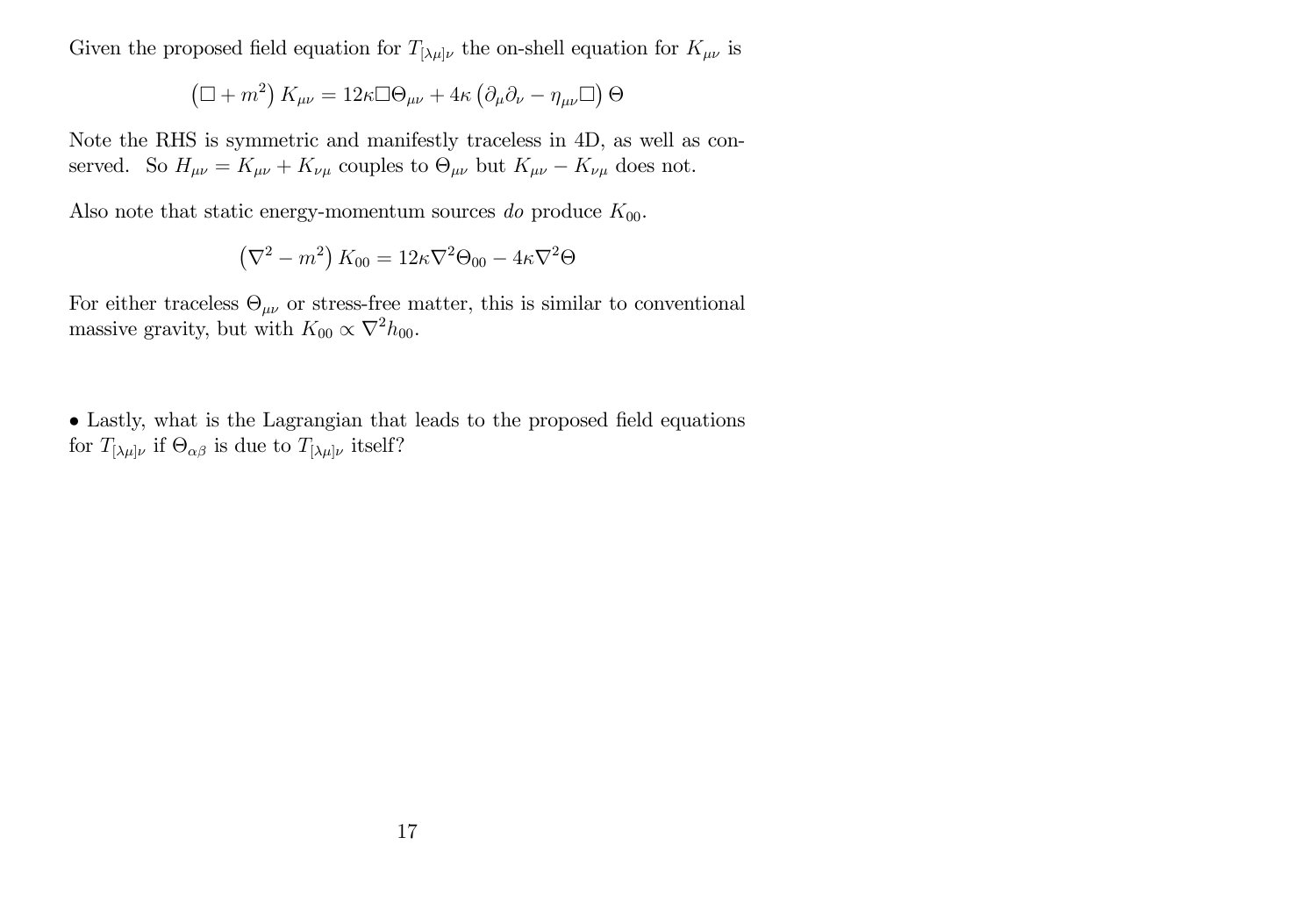I do not yet know the answer to this last question. But I suspect it will involve

$$
\det\left(1+\kappa K_{\alpha}^{\ \beta}\right)=1-\frac{1}{2}\,\kappa^2 K_{\lambda}^{\ \mu}K_{\mu}^{\ \lambda}+\frac{1}{3}\,\kappa^3 K_{\lambda}^{\ \mu}K_{\mu}^{\ \nu}K_{\nu}^{\ \lambda}+\frac{1}{8}\,\kappa^4\left(\left(K_{\lambda}^{\ \mu}K_{\mu}^{\ \lambda}\right)^2-2K_{\lambda}^{\ \mu}K_{\mu}^{\ \nu}K_{\nu}^{\ \rho}K_{\rho}^{\ \lambda}\right)
$$

Note the  $\kappa^2$  term here is a very compact way to express the field strength bilinear in the  $T_{[\lambda\mu]\nu}$  Lagrangian.

$$
\frac{1}{6} K_{\lambda}^{\ \mu} K_{\mu}^{\ \lambda} = -F_{[\lambda\mu\nu]\rho} F^{[\lambda\mu\nu]\rho} + 3F_{[\mu\nu]} F^{[\mu\nu]}
$$

Under a gauge transformation  $S_{\mu\nu}$  gauge parameters drop out of  $\delta F_{[\lambda\mu\nu]\rho}$ , so

$$
\delta K_{\mu\nu} = -2\partial_{\nu}V_{\mu} , \quad V_{\mu} \equiv \varepsilon_{\mu\alpha\beta\gamma} \left( \partial^{\alpha} A^{\beta\gamma} + \partial^{\beta} A^{\gamma\alpha} + \partial^{\gamma} A^{\alpha\beta} \right)
$$

Invariance of the free Öeld action then follows immediately upon integration by parts, discarding any surface contributions.

$$
\delta \int K_\mu^{\ \nu} K_\nu^{\ \mu} d^4x = -4 \int \left( \partial^\nu V_\mu \right) K_\nu^{\ \mu} d^4x \underset{\text{i.b.p.}}{=} 4 \int V_\mu \left( \partial^\nu K_\nu^{\ \mu} \right) d^4x = 0
$$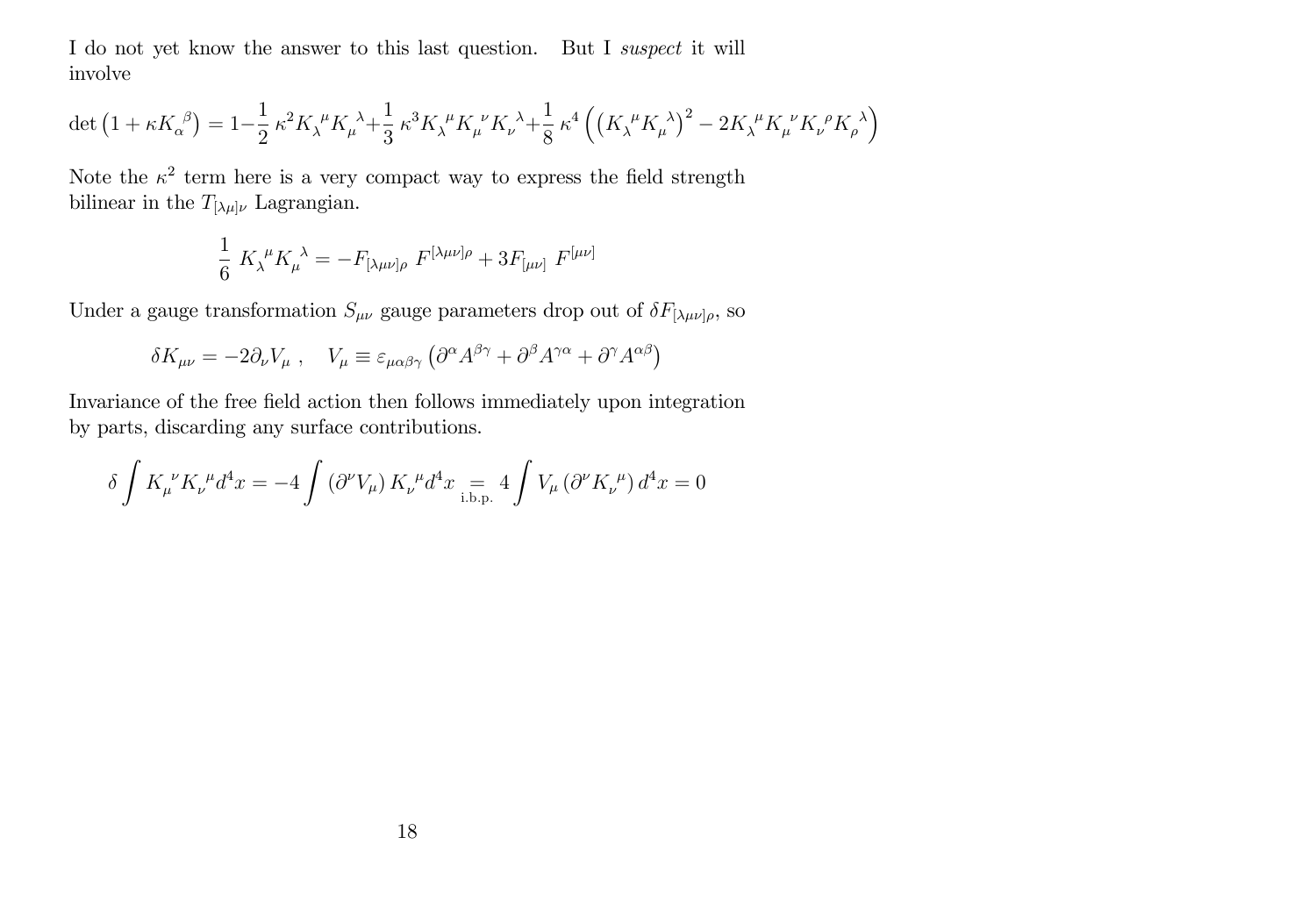In any case, with my student Hassan Alshal, I have made some progress towards the answer to this last question, and to similar problems in higher dimensional spacetimes. In particular, we have developed the theory for a scalar analogue of the  $T_{[\lambda\mu]\nu}$  model.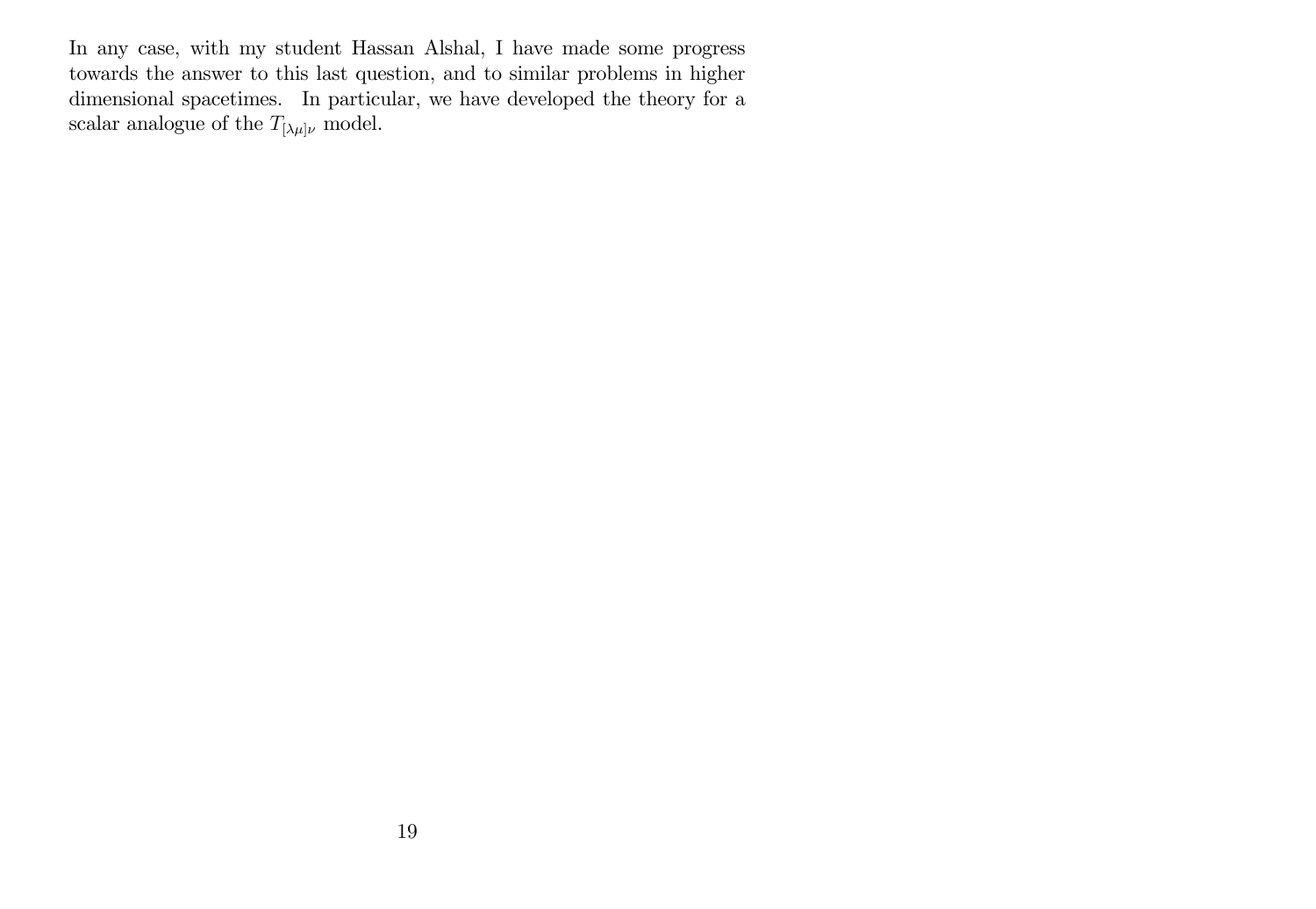#### The analogous scalar problem

In 4D a massive scalar  $\Phi$  is dual to a totally antisymmetric tensor field

$$
V_{\alpha\beta\gamma} = \varepsilon_{\alpha\beta\gamma\mu}\partial^{\mu}\Phi
$$

whose totally antisymmetric gauge invariant field strength is

$$
F_{\lambda\mu\nu\rho} = \partial_{\lambda} V_{\mu\nu\rho} - \partial_{\mu} V_{\nu\rho\lambda} + \partial_{\nu} V_{\rho\lambda\mu} - \partial_{\rho} V_{\lambda\mu\nu}
$$

and whose free Öeld Lagrangian is

$$
\mathcal{L} = -\frac{1}{48} F_{\lambda\mu\nu\rho} F^{\lambda\mu\nu\rho} + \frac{1}{12} m^2 V_{\lambda\mu\nu} V^{\lambda\mu\nu}
$$

As was the case for  $T_{\lbrack \lambda\mu \rbrack \nu}$ , when  $m=0$  the free field theory governed by  $\mathcal L$ has no propagating modes, but when  $m \neq 0$  the number of modes jumps up to one in this case – corresponding to  $\Phi$ .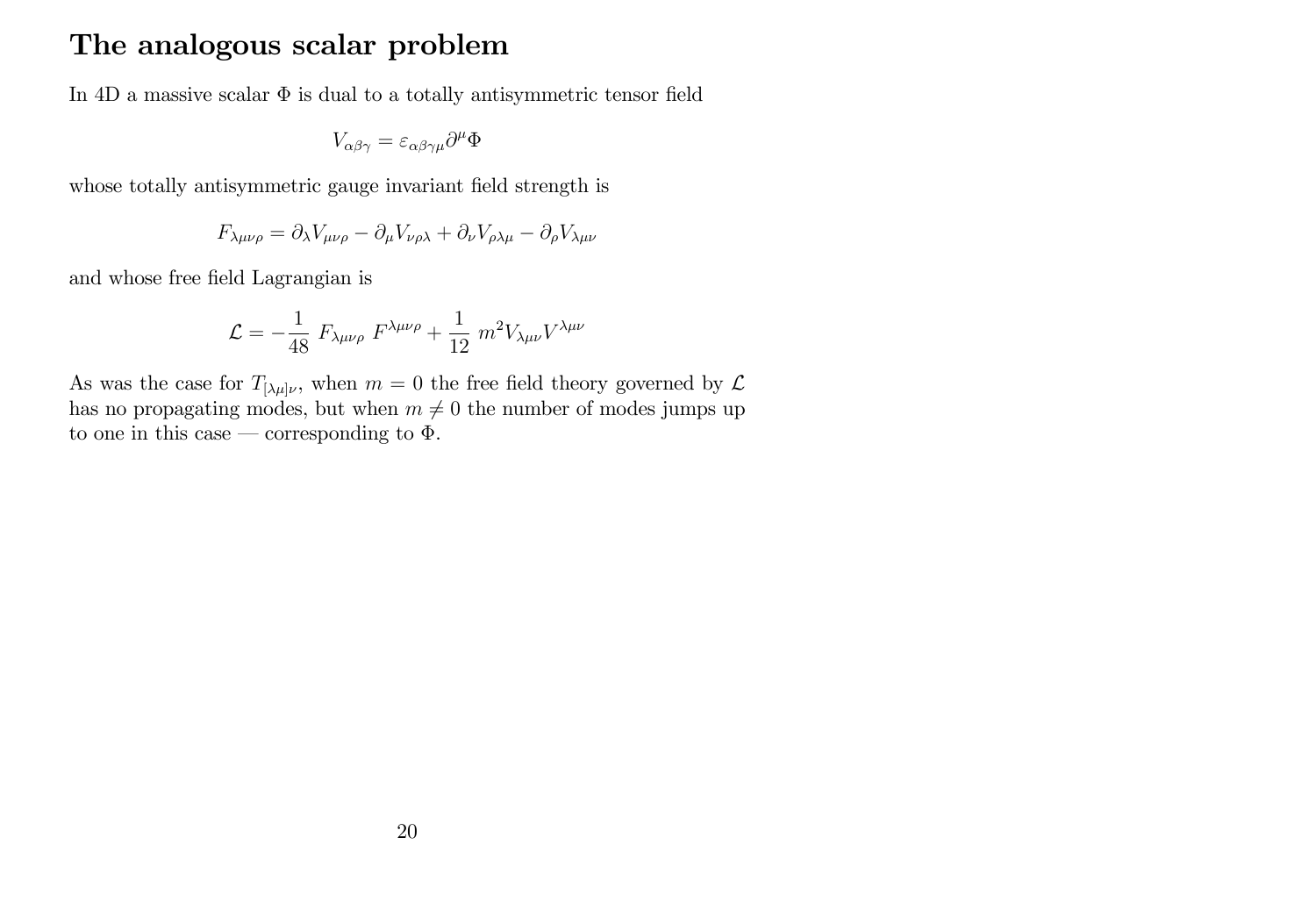The model analogous to the  $T_{\lbrack \lambda\mu \rbrack \nu}$  theory proposed above has field equations

$$
\left(\Box + m^2\right) V_{\alpha\beta\gamma} = \kappa \varepsilon_{\alpha\beta\gamma\mu} \partial^\mu \Theta
$$

$$
\partial^\alpha V_{\alpha\beta\gamma} = 0
$$

where  $\Theta = \Theta_{\nu}^{\ \nu}$  is the trace of an energy-momentum tensor.

Peter Freund and I also proposed this model some time ago [\[3\]](#page-25-2), but we did not exhibit a Lagrangian which led to this theory for a self-coupled  $V_{\alpha\beta\gamma}$ , i.e. when  $\Theta_{\alpha\beta}$  is an energy-momentum tensor for  $V_{\alpha\beta\gamma}$  itself.

When I was invited to contribute to a volume honoring Peter, who died in March 2018, I decided to revisit this problem and find an  $\mathcal L$  for the selfcoupled theory. I succeeded [\[4\]](#page-25-3).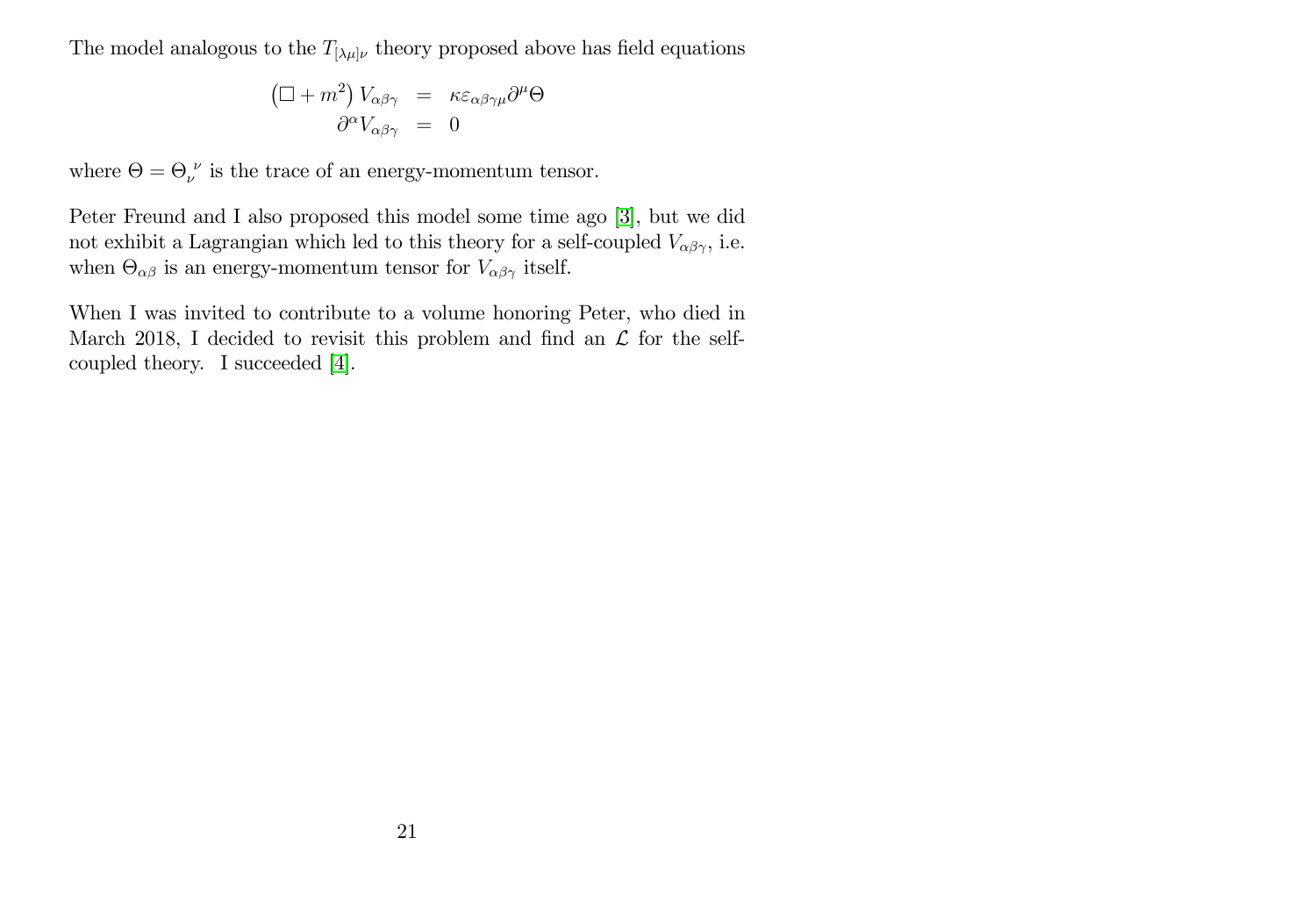The result is

$$
\mathcal{L} = -\frac{1}{2} m^2 u + \frac{1}{2} (v - m^2 \kappa u)^2 + \frac{1}{\kappa^2} F(\kappa (v - m^2 \kappa u))
$$
  

$$
u \equiv -\frac{1}{6} V_{\lambda \mu \nu} V^{\lambda \mu \nu}, \quad v \equiv \frac{1}{24} \varepsilon^{\lambda \mu \nu \rho} F_{\lambda \mu \nu \rho}
$$

where

$$
F(w) = -\frac{1}{2} w + \frac{1}{4} w \sqrt{1 + 4w^2} + \frac{1}{8} \ln \left( 2w + \sqrt{1 + 4w^2} \right)
$$
  
\n
$$
\equiv \frac{1}{3} w^3 {}_3F_2 \left( 1, \frac{1}{2}, \frac{3}{2}; 2, \frac{5}{2}; -4w^2 \right)
$$
  
\n
$$
= \frac{1}{3} w^3 - \frac{1}{5} w^5 + \frac{2}{7} w^7 - \frac{5}{9} w^9 + \frac{14}{11} w^{11} - \frac{42}{13} w^{13} + \frac{44}{5} w^{15} + O(w^{17}) .
$$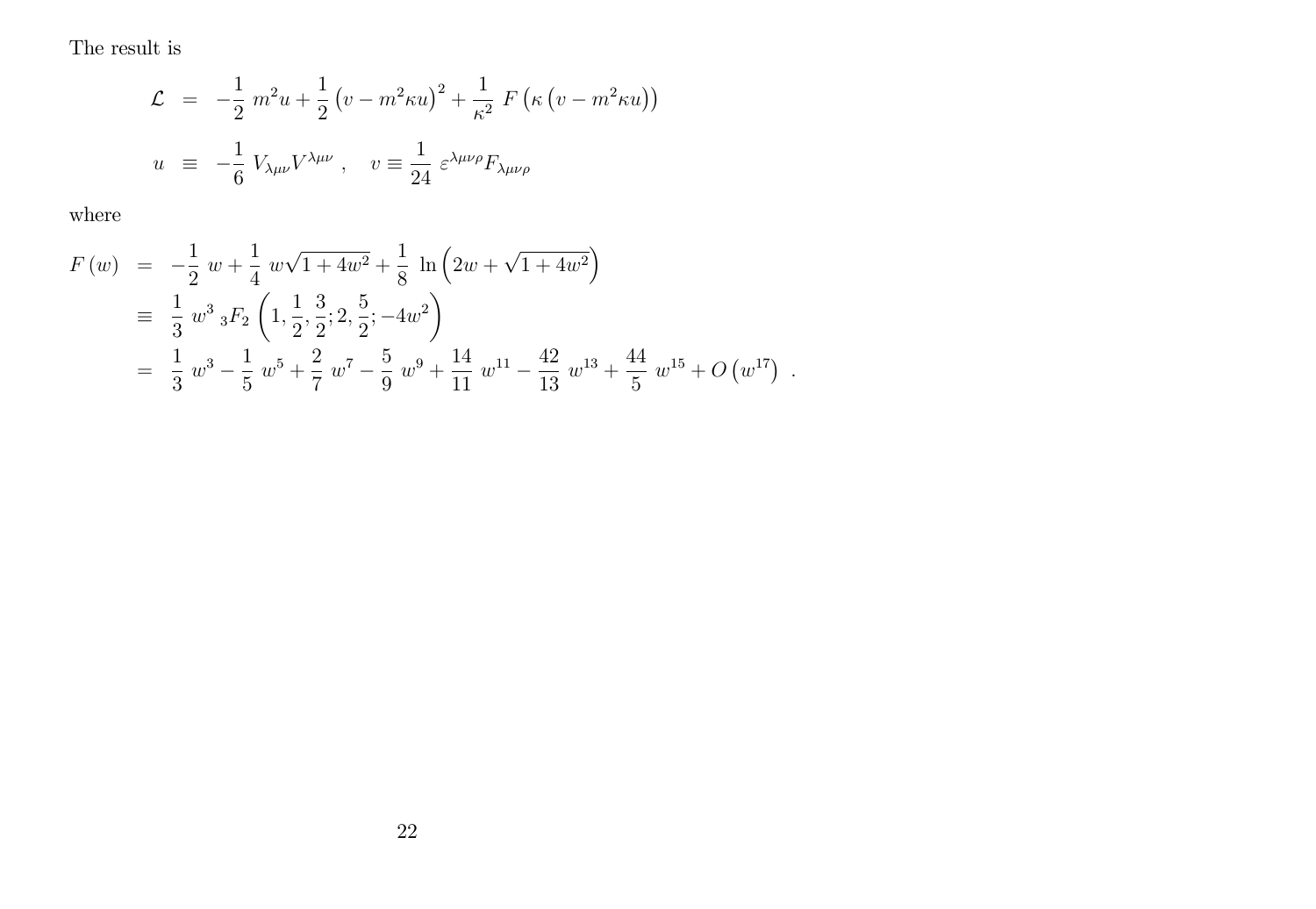My student and I generalized this result [\[5\]](#page-25-4) to any number of spacetime dimensions, N. In that case a massive scalar is dual to a totally antisymmetric tensor of rank  $N - 1$ ,

$$
V_{\alpha_1\cdots\alpha_{N-1}}=\varepsilon_{\alpha_1\cdots\alpha_N}\partial^{\alpha_N}\Phi
$$

with a gauge invariant field strength that is totally antisymmetric of rank  $N$ .

The field equations are now

$$
\left(\Box + m^2\right) V_{\alpha_1 \cdots \alpha_{N-1}} = \kappa \varepsilon_{\alpha_1 \cdots \alpha_N} \partial^{\alpha_N} \Theta
$$

$$
\partial^{\alpha_1} V_{\alpha_1 \cdots \alpha_{N-1}} = 0
$$

Again there is a closed-form expression for the Lagrangian that gives this interacting theory when  $\Theta$  depends on the field  $V_{\alpha_1\cdots\alpha_{N-1}}$  itself.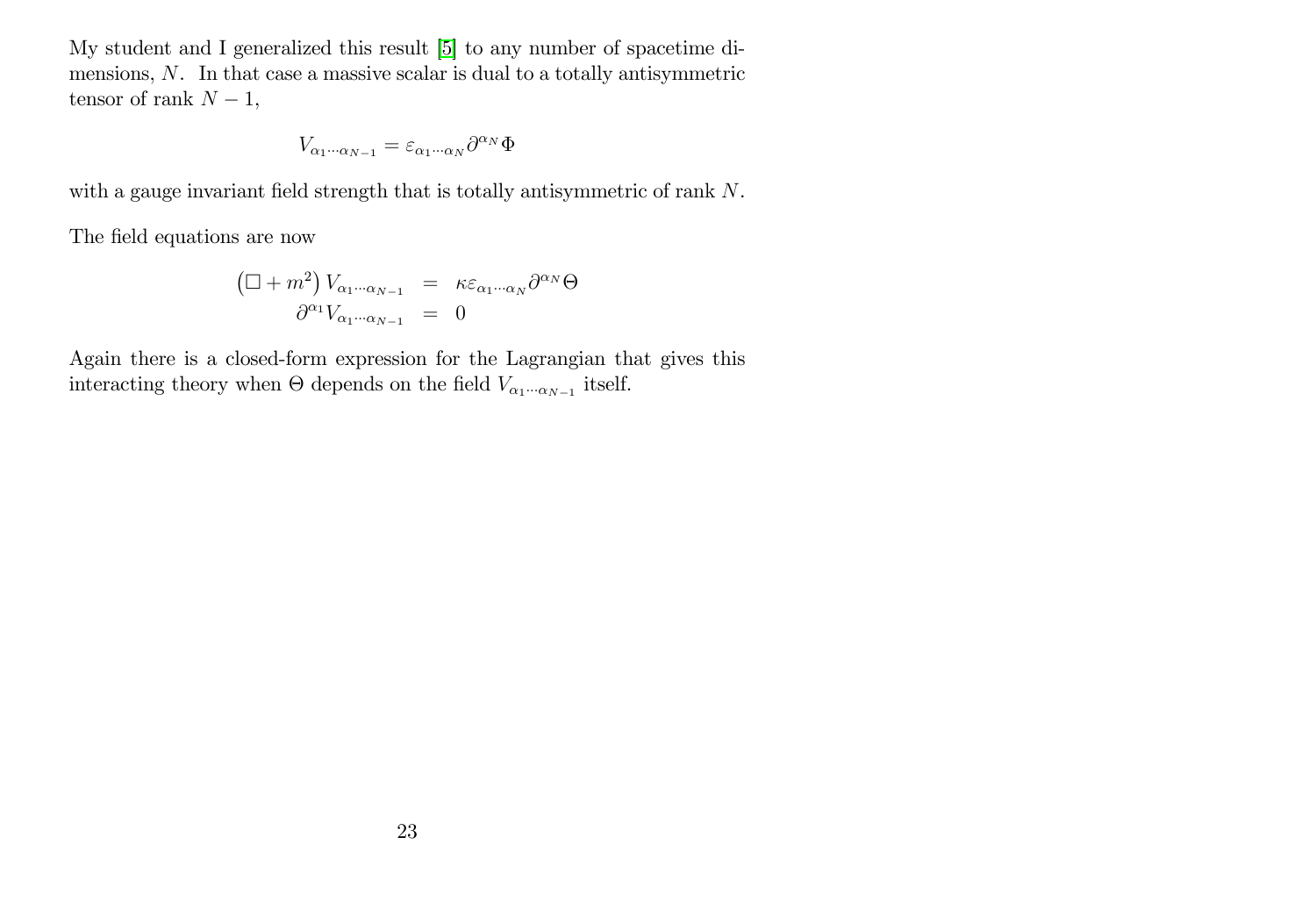To obtain  $\mathcal L$  in this case, it is necessary to find a root of the equation

$$
X^{\frac{N}{N-2}} = 1 + zX
$$

that goes to 1 as  $z \to 0$ . That is to say

$$
X^N - (1 + zX)^{N-2} = 0
$$

At first glance this looks very difficult for  $N \neq 4$ , but in fact there is a closed-form expression for the root [\[6\]](#page-25-5). As a series it is

$$
X(z) = \frac{N-2}{N} \sum_{m=0}^{\infty} \frac{z^m}{m!} \frac{\Gamma(\frac{N-2}{N}(1+m))}{\Gamma(2-\frac{2}{N}(1+m))}
$$

This series is a special case of a generalization for the confluent hypergeometric function  $_1F_1$ , as defined by [\[7\]](#page-25-6)

$$
{}_{1}\mathcal{F}_{1}\left(\begin{array}{c} \alpha \\ \beta \end{array}; \frac{\rho}{\sigma}; z\right) = \sum_{m=0}^{\infty} \frac{z^{m}}{m!} \frac{\Gamma\left(\alpha + \beta m\right)}{\Gamma\left(\rho + \sigma m\right)} \tag{1}
$$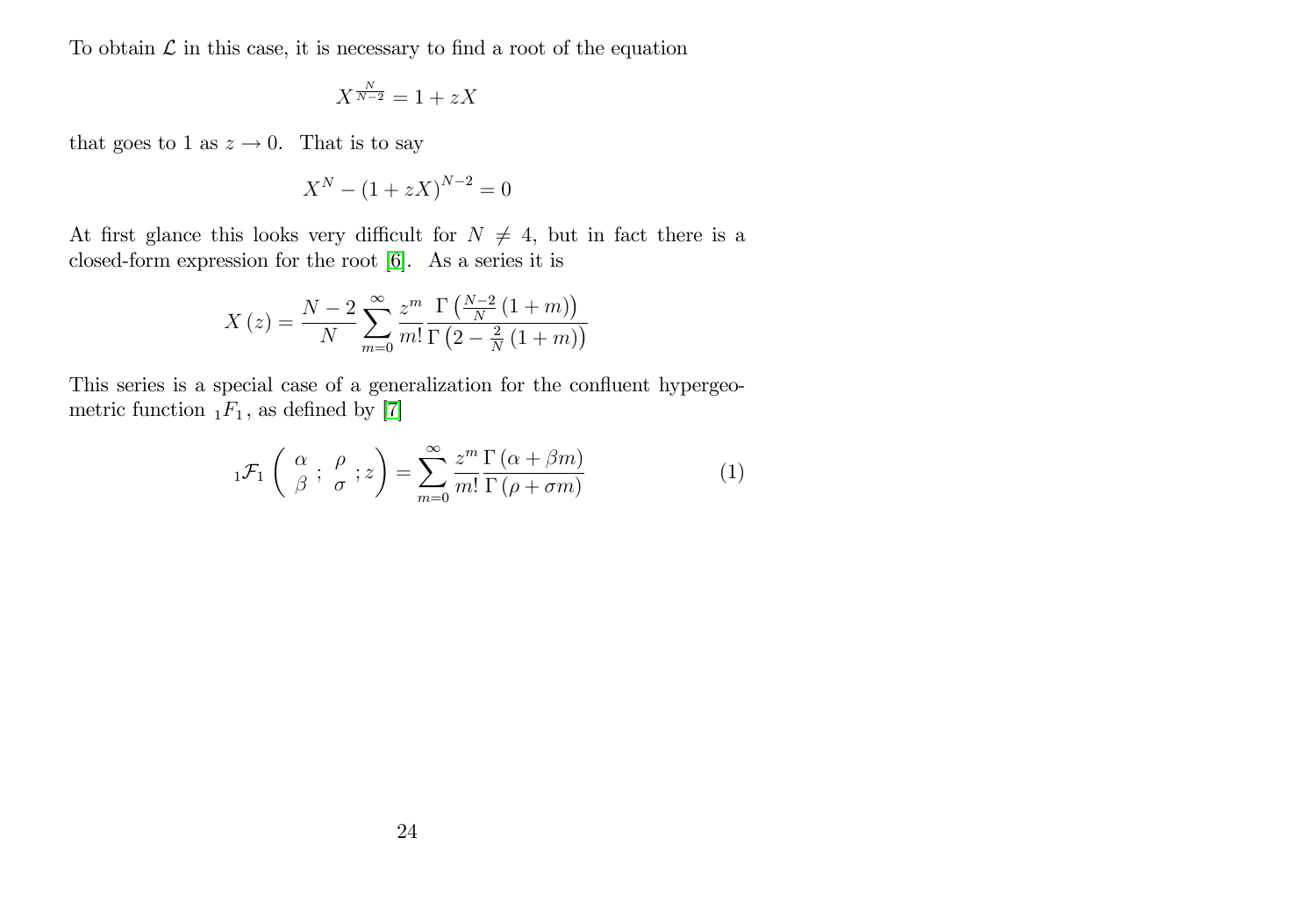In due course, we hope to find results of this type for the  $T_{[\lambda\mu]\nu}$  field, and its generalization to  $N$ -dimensional spacetimes. If you like to shuffle indices, perhaps this is your calling.

Acknowledgement: Thank you for your time, and for the opportunity to visit Iowa and give this talk.